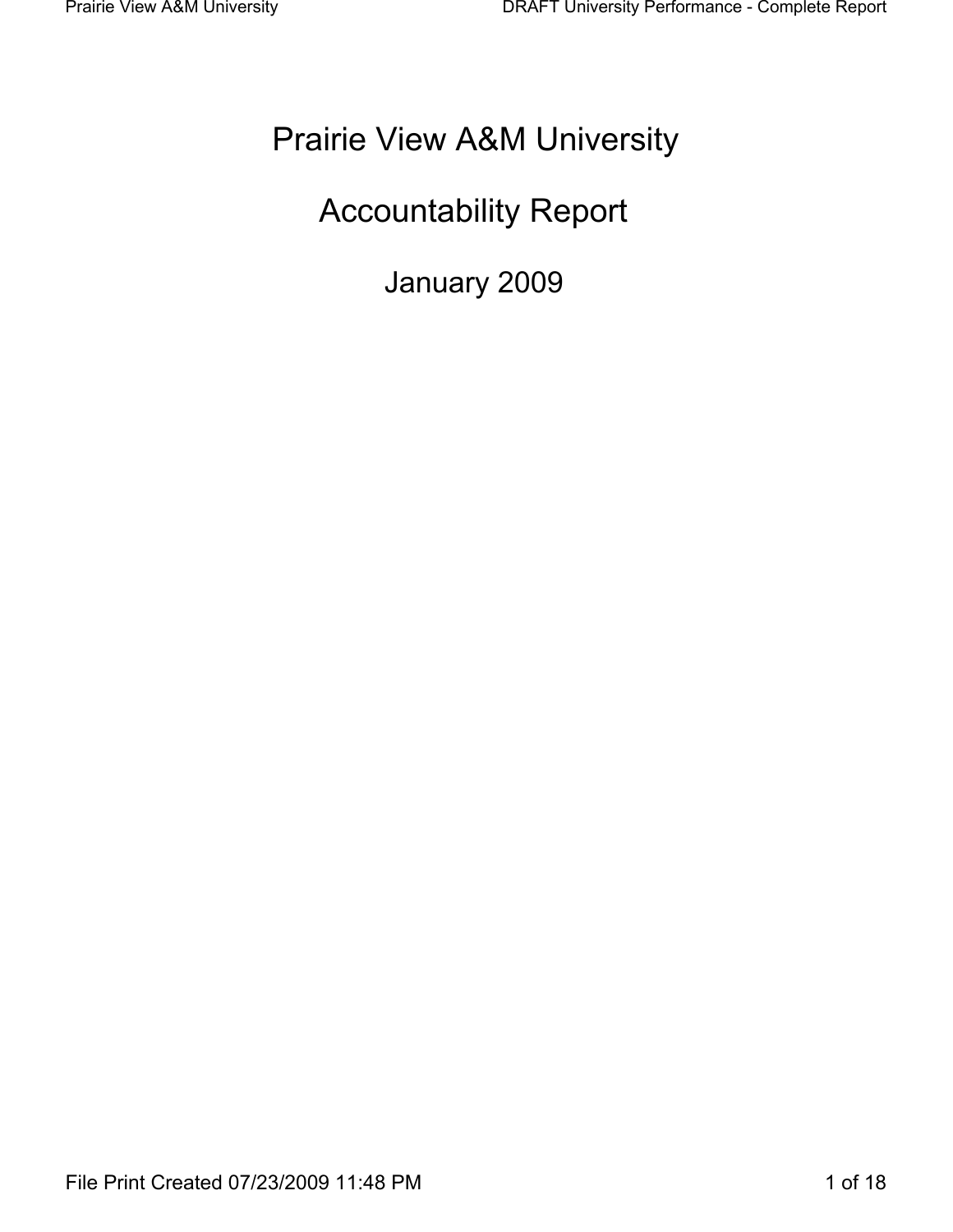## **Participation - Key Measures**

|                                  |       |                  |       |                  |       | <b>Enrollment</b> |       |                  |                                                     |                                                                                |                                                 |
|----------------------------------|-------|------------------|-------|------------------|-------|-------------------|-------|------------------|-----------------------------------------------------|--------------------------------------------------------------------------------|-------------------------------------------------|
| 1. Fall headcount (unduplicated) |       |                  |       |                  |       |                   |       |                  |                                                     |                                                                                |                                                 |
|                                  |       | <b>Fall 2000</b> |       | <b>Fall 2005</b> |       | <b>Fall 2007</b>  |       | <b>Fall 2008</b> | % Change<br><b>Fall 2005 to</b><br><b>Fall 2008</b> | Institutional<br><b>Closing the</b><br><b>Gaps Target-</b><br><b>Fall 2010</b> | <b>Closing the</b><br>Gaps<br><b>Completion</b> |
| Total                            | 6,609 |                  | 7.912 |                  | 8.382 |                   | 8.203 |                  | 3.7%                                                | 8.783                                                                          | 93%                                             |
| White                            | 406   | $(6.1\%)$        | 398   | $(5.0\%)$        | 304   | $(3.6\%)$         | 328   | $(4.0\%)$        | $-17.6%$                                            | 240                                                                            | 137%                                            |
| African-American                 | 5,893 | $(89.2\%)$ 7,008 |       | $(88.6\%)$ 7,442 |       | $(88.8\%)$ 7,136  |       | $(87.0\%)$       | 1.8%                                                | 7,633                                                                          | 93%                                             |
| Hispanic                         | 127   | (1.9%)           | 252   | $(3.2\%)$        | 318   | $(3.8\%)$         | 331   | $(4.0\%)$        | 31.3%                                               | 367                                                                            | 90%                                             |
| Asian                            | 38    | $(0.6\%)$        | 74    | $(0.9\%)$        | 134   | $(1.6\%)$         | 151   | $(1.8\%)$        | 104.1%                                              |                                                                                |                                                 |
| Other                            | 145   | $(2.2\%)$        | 180   | $(2.3\%)$        | 184   | $(2.2\%)$         | 257   | $(3.1\%)$        | 42.8%                                               |                                                                                |                                                 |





**Indinating Board Management (CBM) Report 001** Source: Co.

Source: Coordinating Board Management (CBM) Report 001

#### **Full-Time Equivalent Enrollment**

|                  | 2. Fall semester credit nours (SCH) includes undergraduate(15), master s(12), doctoral(9), special-professional(12), and optometry(17).<br><b>Fall 2000</b> | <b>Fall 2005</b> | <b>Fall 2007</b> | <b>Fall 2008</b> | % Change<br><b>Fall 2005 to</b><br><b>Fall 2008</b> |
|------------------|-------------------------------------------------------------------------------------------------------------------------------------------------------------|------------------|------------------|------------------|-----------------------------------------------------|
| Total            | 5.785                                                                                                                                                       | 6.654            | 7.013            | 6,878            | 3.4%                                                |
| White            | 228<br>$(3.9\%)$                                                                                                                                            | 259<br>$(3.9\%)$ | 205<br>$(2.9\%)$ | $(3.3\%)$<br>230 | $-11.1%$                                            |
| African-American | 5.302 (91.6%)                                                                                                                                               | 5,983 (89.9%)    | $6,285$ (89.6%)  | 6,045 (87.9%)    | 1.0%                                                |
| Hispanic         | 101<br>$(1.7\%)$                                                                                                                                            | 205<br>$(3.1\%)$ | 268<br>$(3.8\%)$ | 271<br>$(3.9\%)$ | 32.6%                                               |
| Asian            | 29<br>$(0.5\%)$                                                                                                                                             | $(0.8\%)$<br>54  | 96<br>$(1.4\%)$  | $(1.7\%)$<br>115 | 114.2%                                              |
| Other            | 126<br>$(2.2\%)$                                                                                                                                            | 155<br>$(2.3\%)$ | 160<br>$(2.3\%)$ | 218<br>$(3.2\%)$ | 41.3%                                               |

NOTE: The percentage change is based on the actual FTE numbers and may vary slightly from the calculation produced by the rounded numbers.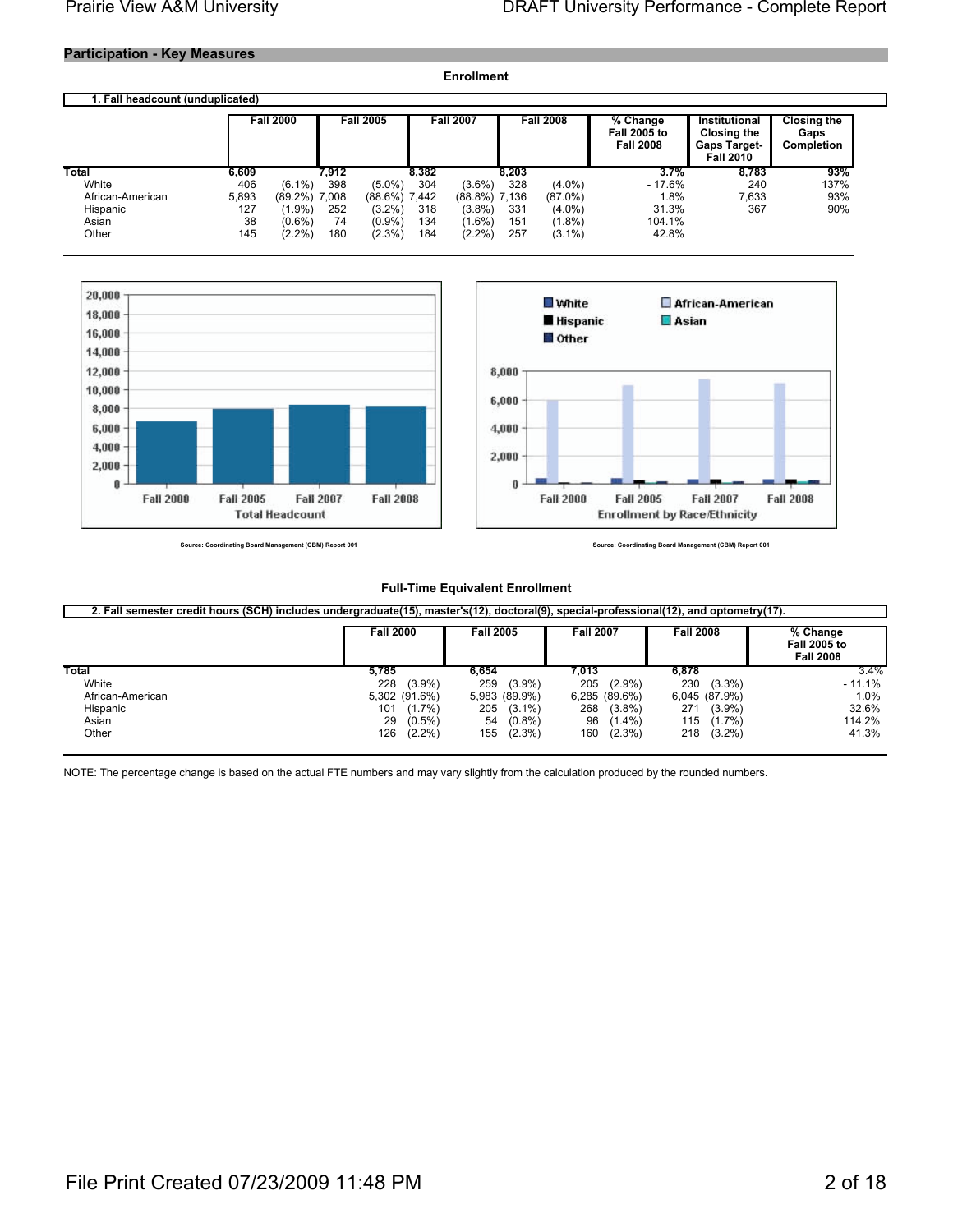#### **Participation - Contextual Measures**

|                                                 | <b>Fall 2000</b> | <b>Fall 2007</b> | <b>Fall 2008</b> | %/Point<br>Change<br><b>Fall 2000 to</b><br><b>Fall 2008</b> |
|-------------------------------------------------|------------------|------------------|------------------|--------------------------------------------------------------|
| 3. First-time undergraduates from Texas top 10% | 4.2%             | 6.5%             | 5%               | 0.8                                                          |
| 4a. First-time entering applicants accepted     | 94.5%            | 83.1%            | 87.3%            | $-7.2$                                                       |
| 4b. First-time accepted, enrolled               | 151.6%           | 75.4%            | 58%              | $-93.6$                                                      |

|                                                                        | FY 2000 | FY 2006 | FY 2007 | <b>Point Change</b><br>FY 2000 to<br>FY 2007 |
|------------------------------------------------------------------------|---------|---------|---------|----------------------------------------------|
| 5. Racial and ethnic composition of Texas public high school graduates |         |         |         |                                              |
| White                                                                  | 51.5%   | 47.2%   | 47.0%   | $-4.5$                                       |
| African-American                                                       | 12.9%   | 13.7%   | 13.4%   | 0.5                                          |
| Hispanic                                                               | 32.1%   | 35.3%   | 35.5%   | 3.4                                          |
| Asian                                                                  | 3.2%    | 3.5%    | 3.8%    | 0.6                                          |
| Other                                                                  | 0.3%    | 0.3%    | 0.3%    | 0.0                                          |

|                                                              | <b>Fall 2000</b> | <b>Fall 2007</b>  | <b>Fall 2008</b>  | %/Point Change<br><b>Fall 2000 to</b><br><b>Fall 2008</b> |
|--------------------------------------------------------------|------------------|-------------------|-------------------|-----------------------------------------------------------|
| 6. Transfers from Texas 2-year colleges with at least 30 SCH | $(7.2\%)$<br>382 | $(10.7\%)$<br>637 | $(10.5\%)$<br>649 | 69.9%                                                     |
| 7. Semester Credit Hours                                     |                  |                   |                   |                                                           |
| Total undergraduate semester credit hours                    | 75.808           | 84.336            | 86.285            | 13.8%                                                     |
| Total graduate semester credit hours                         | 8.777            | 16.449            | 13.334            | 51.9%                                                     |
| Percentage graduate SCH to total SCH                         | 10.4%            | 16.3%             | 13.4%             | 3.0                                                       |

## **Participation - Out-of-State Peers**

|                                        |                                        | <b>Comprehensive Group</b><br><b>Out-of-State Peers</b>                         |                                                                        | <b>Institution's Out-of-State Peers</b>             |                                                    |                                                                        |
|----------------------------------------|----------------------------------------|---------------------------------------------------------------------------------|------------------------------------------------------------------------|-----------------------------------------------------|----------------------------------------------------|------------------------------------------------------------------------|
|                                        | <b>Prairie View A&amp;M University</b> | <b>ARKANSAS</b><br><b>STATE</b><br><b>UNIVERSITY</b><br>- MAIN<br><b>CAMPUS</b> | <b>CENTRAL</b><br><b>MISSOURI</b><br><b>STATE</b><br><b>UNIVERSITY</b> | <b>JACKSON</b><br><b>STATE</b><br><b>UNIVERSITY</b> | <b>MORGAN</b><br><b>STATE</b><br><b>UNIVERSITY</b> | <b>NORTH</b><br><b>CAROLINA</b><br><b>CENTRAL</b><br><b>UNIVERSITY</b> |
| <b>Headcount Enrollment</b>            |                                        |                                                                                 |                                                                        |                                                     |                                                    |                                                                        |
| <b>Total</b>                           | 8,382                                  | 11,130                                                                          | 10,918                                                                 | 8,698                                               | 7,208                                              | 8,383                                                                  |
| White                                  | 304                                    | 8,503                                                                           | 8,169                                                                  | 468                                                 | 198                                                | 860                                                                    |
| African-American                       | 7,442                                  | 1,886                                                                           | 591                                                                    | 8,127                                               | 6,452                                              | 6,445                                                                  |
| Hispanic                               | 318                                    | 125                                                                             | 163                                                                    | 31                                                  | 77                                                 | 96                                                                     |
| Asian                                  | 134                                    | 77                                                                              | 113                                                                    | 33                                                  | 61                                                 | 78                                                                     |
| Other                                  | 184                                    | 539                                                                             | 1,882                                                                  | 39                                                  | 420                                                | 904                                                                    |
| <b>Full-Time Equivalent Enrollment</b> |                                        |                                                                                 |                                                                        |                                                     |                                                    |                                                                        |
| <b>Total</b>                           | 6,981                                  | 9,268                                                                           | 8,844                                                                  | 7,431                                               | 6,529                                              | 7,126                                                                  |
| <b>CAUSAN IDEDS EAL 2007</b>           |                                        |                                                                                 |                                                                        |                                                     |                                                    |                                                                        |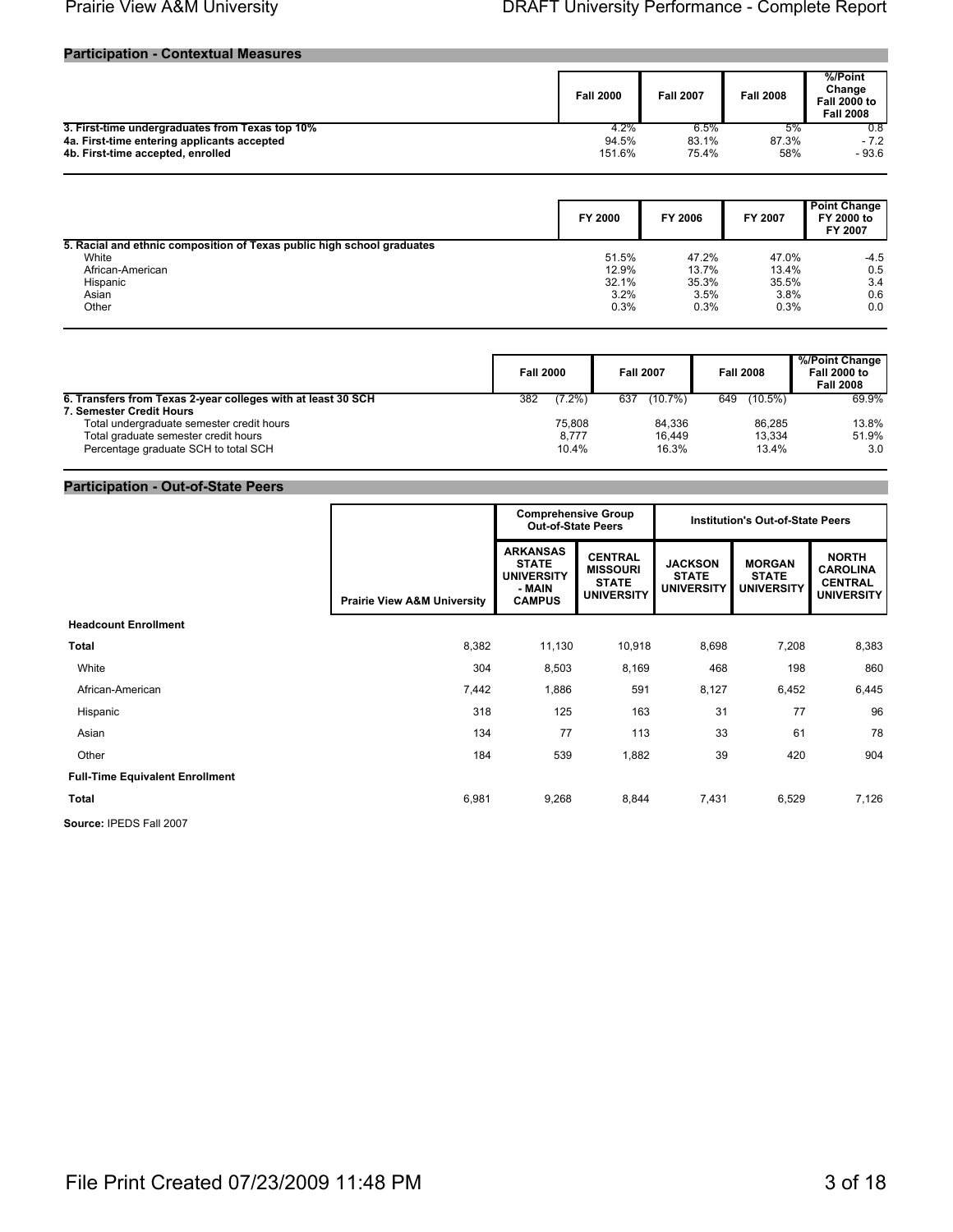#### **Success - Key Measures**

#### Graduation Rate: 4-, 5-, and 6-Year

8. First-time, full-time entering, degree-seeking, students enrolled in a minimum of 12 SCH their first fall semester who have graduated from the same<br>institution or another Texas public or independent institution.

|                        |                                   | FY 1999                 |       |                                   | FY 2005    |       |                                   | <b>FY 2006</b> |       |                                   | FY 2007    |       | Point                                             |
|------------------------|-----------------------------------|-------------------------|-------|-----------------------------------|------------|-------|-----------------------------------|----------------|-------|-----------------------------------|------------|-------|---------------------------------------------------|
|                        | <b>Entering</b><br>Fall<br>Cohort | <b>Num</b>              | Rate  | <b>Entering</b><br>Fall<br>Cohort | <b>Num</b> | Rate  | Entering<br>Fall<br><b>Cohort</b> | <b>Num</b>     | Rate  | <b>Entering</b><br>Fall<br>Cohort | <b>Num</b> | Rate  | <b>Changel</b><br><b>FY</b><br>1999 to<br>FY 2007 |
| 4-Year graduation rate |                                   | $\overline{1995}$ 1,114 | 9.4%  | 2001                              | 1.383      | 13.4% | 2002                              | 1.458          | 15.6% | 2003                              | 1.580      | 11.4% | 2.0                                               |
| Same institution       |                                   |                         | 9.3%  |                                   |            | 13.2% |                                   |                | 15.2% |                                   |            | 11.1% | 1.8                                               |
| Other institutions     |                                   |                         | 0.1%  |                                   |            | 0.3%  |                                   |                | 0.5%  |                                   |            | 0.3%  | 0.2                                               |
| 5-Year graduation rate | 1994                              | 1.121                   | 23.1% | 2000                              | 1.337      | 30.4% | 2001                              | 1.383          | 32.8% | 2002                              | 1.458      | 32.4% | 9.3                                               |
| Same institution       |                                   |                         | 22.6% |                                   |            | 28.6% |                                   |                | 30.9% |                                   |            | 30.7% | 8.1                                               |
| Other institutions     |                                   |                         | 0.5%  |                                   |            | 1.8%  |                                   |                | 1.9%  |                                   |            | 1.7%  | 1.2                                               |
| 6-Year graduation rate | 1993                              | 1.189                   | 32.0% | 1999                              | 968        | 33.6% | 2000                              | 1.337          | 38.1% | 2001                              | 1.383      | 41.1% | 9.1                                               |
| Same institution       |                                   |                         | 29.8% |                                   |            | 31.3% |                                   |                | 34.7% |                                   |            | 37.5% | 7.7                                               |
| Other institutions     |                                   |                         | 2.2%  |                                   |            | 2.3%  |                                   |                | 3.4%  |                                   |            | 3.6%  | 1.4                                               |



Source: CBM001, CBM002 and CBM009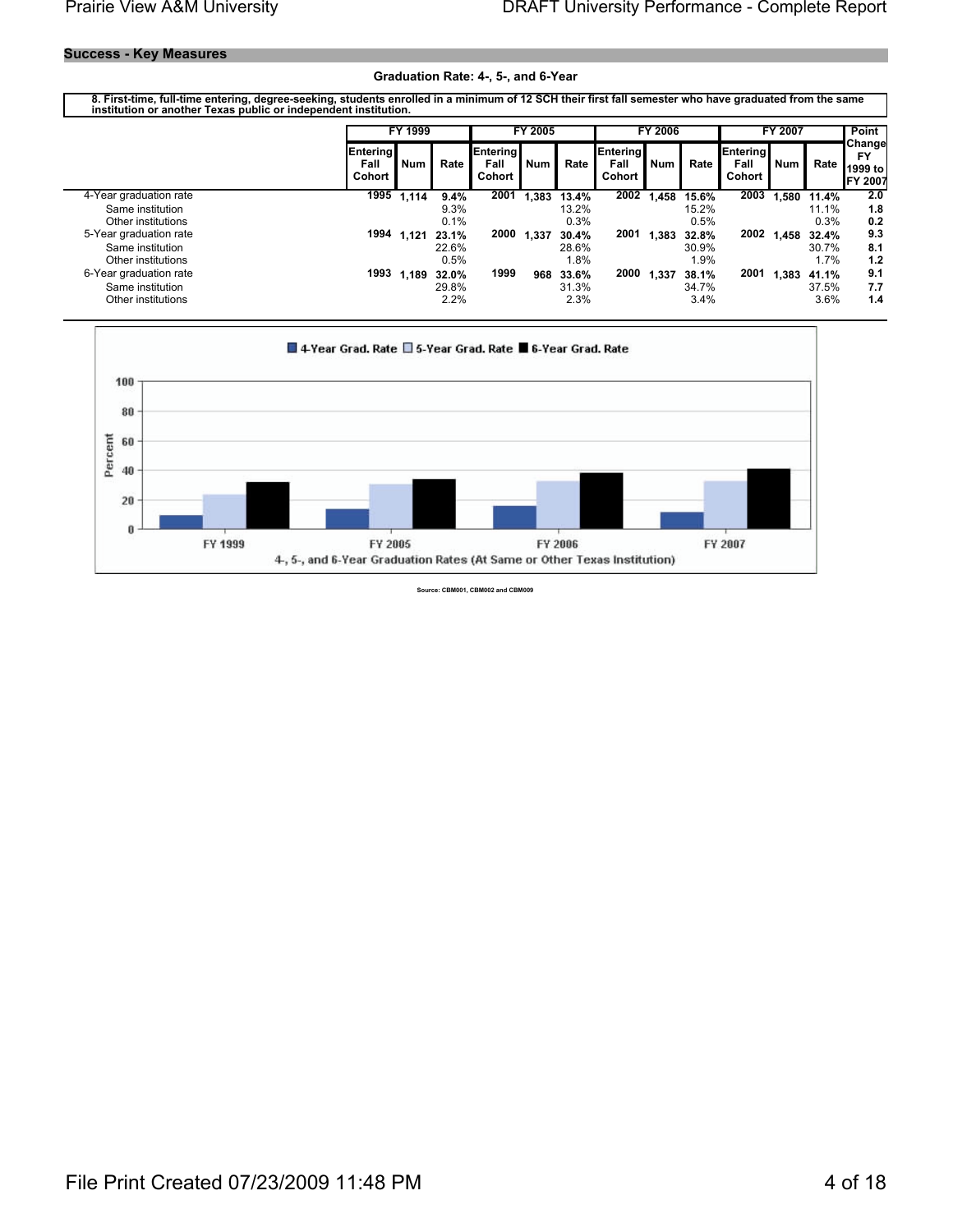**Degrees Awarded** 

|                      | FY 2000 | <b>FY 2005</b> | FY 2007 | <b>FY 2008</b> | % Change<br>FY 2005 to |
|----------------------|---------|----------------|---------|----------------|------------------------|
|                      |         |                |         |                | FY 2008                |
| <b>Total Degrees</b> | 1,072   | 1,473          | 1,608   | 1,552          | 5.4%                   |
| White                | 133     | 90             | 102     | 90             | 0.0%                   |
| African-American     | 847     | 1,288          | 1,365   | 1,327          | 3.0%                   |
| Hispanic             | 19      | 38             | 63      | 54             | 42.1%                  |
| Asian                | 24      | 20             | 27      | 23             | 15.0%                  |
| Other                | 49      | 37             | 51      | 58             | 56.8%                  |
| Level                |         |                |         |                |                        |
| Associates           | N/A     | N/A            | N/A     | N/A            | N/A                    |
| Baccalaureate        | 640     | 795            | 851     | 787            | $-1.0%$                |
| Master's             | 432     | 676            | 746     | 750            | 10.9%                  |
| Doctoral             | N/A     | $\overline{2}$ | 11      | 15             | 650.0%                 |
| Professional         | N/A     | N/A            | N/A     | N/A            | N/A                    |
| Gender               |         |                |         |                |                        |
| Male                 | 383     | 531            | 537     | 511            | $-3.8%$                |
| Female               | 689     | 942            | 1,071   | 1,041          | 10.5%                  |



Source: CBM009



Source: CBM009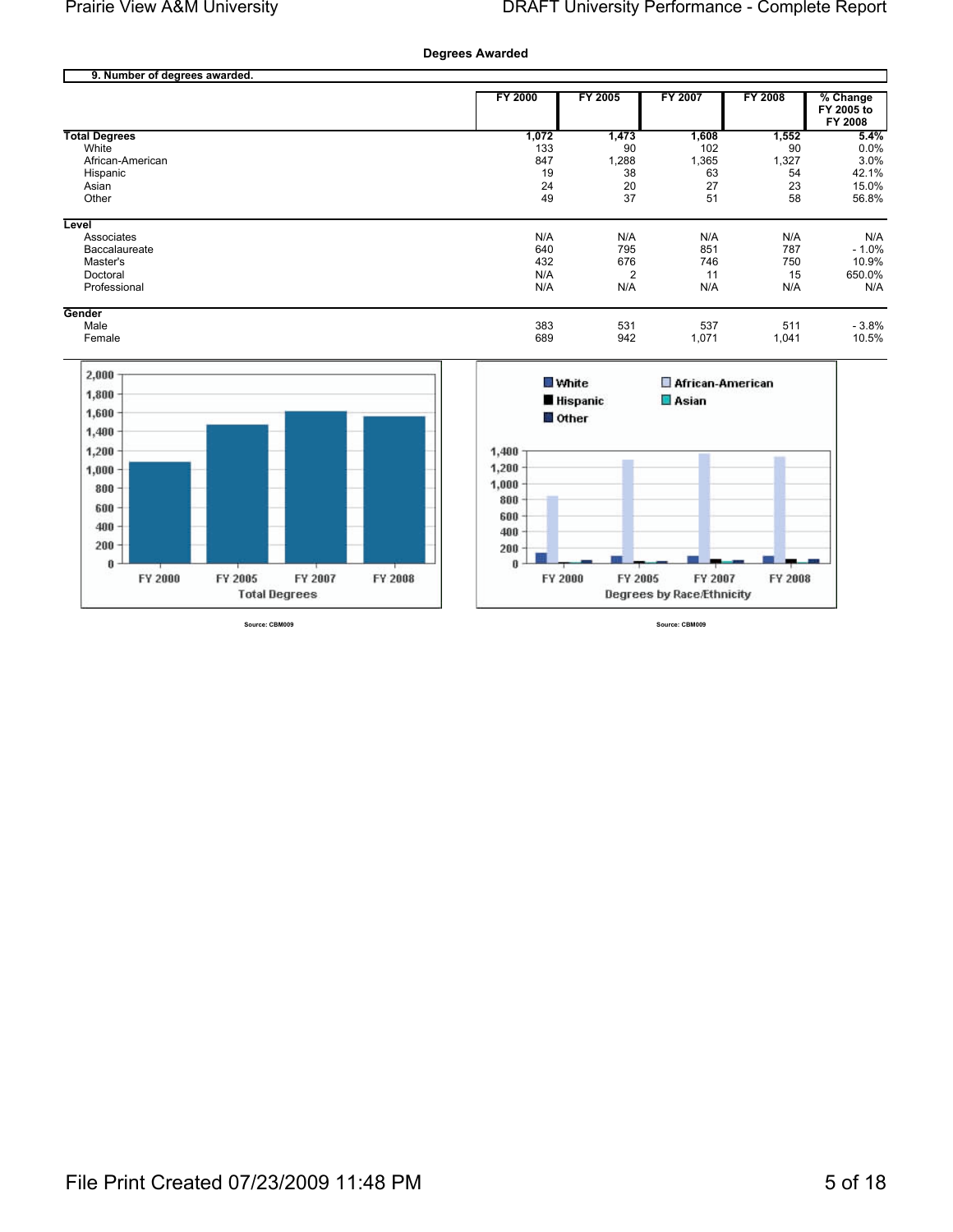#### **Graduation and Persistence Rate: 6-Year**

10. First-time, full-time students enrolled in a minimum of 12 SCH their first fall semester who have graduated or are still enrolled at the same institution<br>or another Texas public or independent institution.

|                           |                            | FY 1999     |             |                                   | FY 2005 |         |                            | FY 2006  |          |                            | FY 2007 |         | Point                                            |
|---------------------------|----------------------------|-------------|-------------|-----------------------------------|---------|---------|----------------------------|----------|----------|----------------------------|---------|---------|--------------------------------------------------|
|                           | Entering<br>Fall<br>Cohort | ICohorti    | Rate        | <b>Entering</b><br>Fall<br>Cohort | Cohort  | Rate    | Entering<br>Fall<br>Cohort | Cohort   | Rate     | Entering<br>Fall<br>Cohort | ∥Cohort | Rate    | Change<br><b>FY</b><br>1999 to<br><b>FY 2007</b> |
| Total                     | 1993                       |             | 1,189 41.9% | 1999                              | 968     | 47.7%   | 2000                       | 1,337    | 51.4%    | 2001                       | 1,383   | 52.9%   | 11.0                                             |
| <b>Same institution</b>   |                            |             | 33.6%       |                                   |         | 35.5%   |                            |          | 38.4%    |                            |         | 41.7%   | 8.1                                              |
| <b>Other institutions</b> |                            |             | 8.3%        |                                   |         | 12.2%   |                            |          | 12.9%    |                            |         | 11.1%   | 2.8                                              |
| White                     | 1993                       |             | 20 40.0%    | 1999                              | 5       | 20.0%   | 2000                       |          | 21 33.3% | 2001                       | 19      | 26.3%   | $-13.7$                                          |
| Same institution          |                            |             | 35.0%       |                                   |         | $0.0\%$ |                            |          | 19.0%    |                            |         | 26.3%   | $-8.7$                                           |
| Other institutions        |                            |             | 5.0%        |                                   |         | 20.0%   |                            |          | 14.3%    |                            |         | 0.0%    | $-5.0$                                           |
| African-American          | 1993                       | 1,142 42.3% |             | 1999                              | 938     | 47.5%   | 2000                       | 1,294    | 51.5%    | 2001                       | 1,328   | 53.4%   | 11.1                                             |
| Same institution          |                            |             | 34.0%       |                                   |         | 35.5%   |                            |          | 38.7%    |                            |         | 41.9%   | 7.9                                              |
| Other institutions        |                            |             | 8.3%        |                                   |         | 12.0%   |                            |          | 12.8%    |                            |         | 11.4%   | 3.1                                              |
| Hispanic                  | 1993                       |             | 13 23.1%    | 1999                              | 10      | 80.0%   | 2000                       |          | 18 55.6% | 2001                       | 26      | 50.0%   | 26.9                                             |
| Same institution          |                            |             | 15.4%       |                                   |         | 50.0%   |                            |          | 33.3%    |                            |         | 46.2%   | 30.8                                             |
| Other institutions        |                            |             | 7.7%        |                                   |         | 30.0%   |                            |          | 22.2%    |                            |         | $3.8\%$ | $-3.9$                                           |
| Asian                     | 1993                       |             | 4 50.0%     | 1999                              |         | 100.0%  | 2000                       | $\bf{0}$ | N/A      | 2001                       | 6       | 33.3%   | - 16.7                                           |
| Same institution          |                            |             | $0.0\%$     |                                   |         | $0.0\%$ |                            |          | N/A      |                            |         | 33.3%   | 33.3                                             |
| Other institutions        |                            |             | 50.0%       |                                   |         | 100.0%  |                            |          | N/A      |                            |         | $0.0\%$ | $-50.0$                                          |
| Other                     | 1993                       |             | 10 20.0%    | 1999                              | 14      | 42.9%   | 2000                       |          | 4 75.0%  | 2001                       | 4       | 50.0%   | 30.0                                             |
| Same institution          |                            |             | 20.0%       |                                   |         | 42.9%   |                            |          | 75.0%    |                            |         | 25.0%   | 5.0                                              |
| Other institutions        |                            |             | 0.0%        |                                   |         | $0.0\%$ |                            |          | 0.0%     |                            |         | 25.0%   | 25.0                                             |



Source: CBM001, CBM001, and CBM009

**Closing the Gaps Critical Fields** 

| TT. Degrees awarded in critical helds. |                 |                |         |         |                                     |                                                                                |                                          |
|----------------------------------------|-----------------|----------------|---------|---------|-------------------------------------|--------------------------------------------------------------------------------|------------------------------------------|
|                                        | FY 2000         | FY 2006        | FY 2007 | FY 2008 | $%$ Change<br>FY 2000 to<br>FY 2008 | Institutional<br><b>Closing the</b><br><b>Gaps Target-</b><br><b>Fall 2010</b> | <b>Closing the</b><br>Gaps<br>Completion |
| Computer Science*                      | $\overline{12}$ | 6              | 13      |         | $-25.0%$                            | 15                                                                             | 60%                                      |
| Engineering*                           | 112             | 137            | 127     | 101     | - 9.8%                              | 136                                                                            | 74%                                      |
| Math*                                  |                 | 4              | 8       |         | - 28.6%                             |                                                                                | 71%                                      |
| Physical Science*                      | 5               | $\overline{2}$ | 4       |         | $-40.0%$                            | 4                                                                              | 75%                                      |
| Level                                  |                 |                |         |         |                                     |                                                                                |                                          |
| Associates                             |                 | 0              | ი       |         | N/A                                 |                                                                                |                                          |
| Baccalaureate                          | 136             | 149            | 152     | 118     | $-13.2\%$                           | 162                                                                            | 73%                                      |
| Master's                               | 18              | 21             | 22      | 27      | 50.0%                               |                                                                                |                                          |
| Doctoral                               |                 | 0              |         |         | N/A                                 |                                                                                |                                          |
|                                        |                 |                |         |         |                                     |                                                                                |                                          |

\* Includes baccalaureate and associate degrees.

14 Degrees currented in existent fields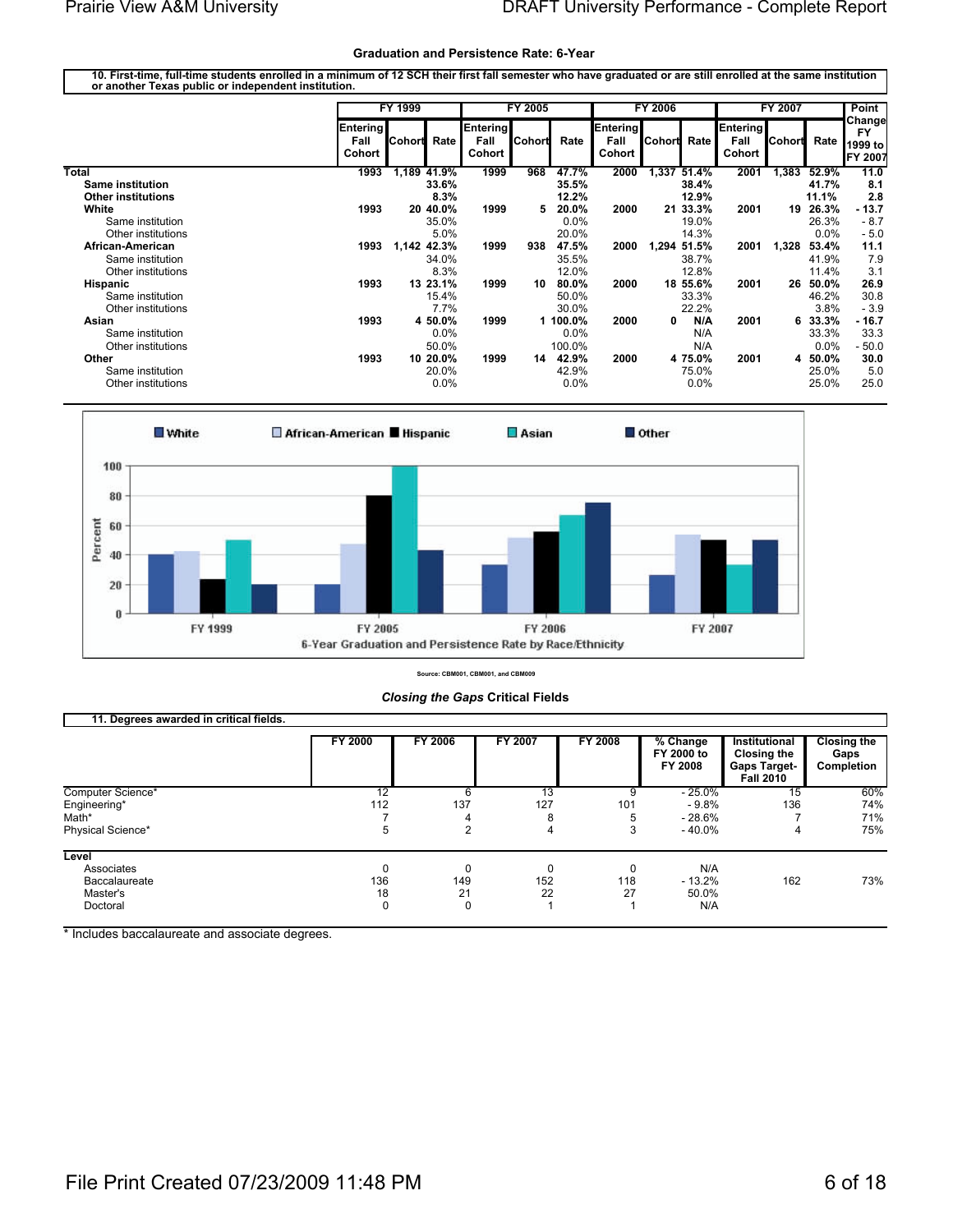#### **Nursing and Allied Health**

| 12. Degrees awarded in nursing and allied health. |                |         |         |         |                                   |                                                                       |                                          |
|---------------------------------------------------|----------------|---------|---------|---------|-----------------------------------|-----------------------------------------------------------------------|------------------------------------------|
|                                                   | <b>FY 2000</b> | FY 2006 | FY 2007 | FY 2008 | % Change<br>FY 2000 to<br>FY 2008 | Institutional<br><b>Closing the</b><br><b>Gaps Target-</b><br>FY 2010 | <b>Closing the</b><br>Gaps<br>Completion |
| <b>Total Nursing/Allied Health Degrees</b>        | 73             | 102     | 117     | 106     | 45.2%                             |                                                                       |                                          |
| Certificate                                       |                |         |         |         | N/A                               |                                                                       |                                          |
| Associates                                        |                |         |         |         | N/A                               |                                                                       |                                          |
| Baccalaureate                                     | 73             | 93      | 107     | 80      | 9.6%                              | 75                                                                    | 107%                                     |
| Master's                                          |                |         | 10      | 26      | N/A                               |                                                                       |                                          |
| Doctoral                                          |                |         |         |         | N/A                               |                                                                       |                                          |
| Professional                                      |                |         |         |         | N/A                               |                                                                       |                                          |
|                                                   |                |         |         |         |                                   |                                                                       |                                          |

#### **Teacher Production and Certification**

| 13. Students taking and passing the certification exams for teacher education. |         |                     |         |
|--------------------------------------------------------------------------------|---------|---------------------|---------|
|                                                                                | FY 2005 | FY 2006             | FY 2007 |
| Total number taking exam                                                       | 265     | 349                 | 397     |
| <b>Race/Ethnicity</b>                                                          |         |                     |         |
| White                                                                          | 55      | 53                  | 66      |
| African-American                                                               | 179     | 277                 | 305     |
| Hispanic                                                                       | $\star$ | 10                  | 17      |
| Other                                                                          | 23      | $\boldsymbol{\Phi}$ | $\star$ |
| Gender                                                                         |         |                     |         |
| Male                                                                           | 61      | 82                  | 66      |
| Female                                                                         | 200     | 267                 | 331     |
| <b>Total percent passing exam</b>                                              | 76.5%   | 85.9%               | 88.0%   |
| Race/Ethnicity                                                                 |         |                     |         |
| White                                                                          | 98.7%   | 96.6%               | 96.1%   |
| African-American                                                               | 72.3%   | 85.0%               | 86.5%   |
| Hispanic                                                                       | 73.3%   | 91.7%               | 89.7%   |
| Other                                                                          | 62.2%   | 50.0%               | 83.0%   |
| Gender                                                                         |         |                     |         |
| Male                                                                           | 71.1%   | 76.0%               | 82.7%   |
| Female                                                                         | 78.4%   | 89.0%               | 89.1%   |

Note: The data for teacher production and certification was provided by SBEC. In some cases, the sum of the categories does not add up to the total.<br>Numbers less than 10 in a category are suppressed.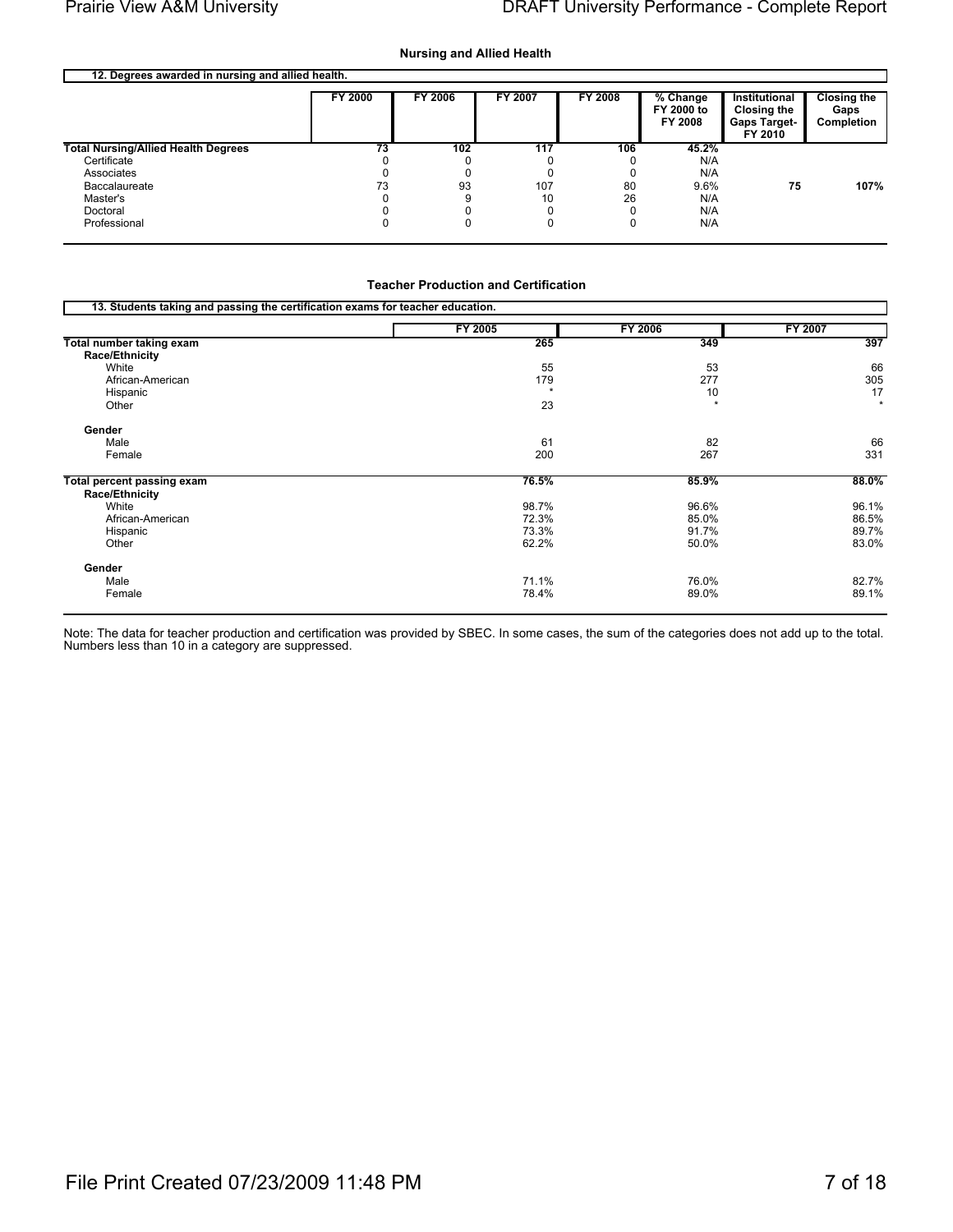#### **Success - Contextual Measures**

|                                                              | <b>Fall 2000</b> | <b>Fall 2007</b> | <b>Fall 2008</b> | <b>Point Change</b><br><b>Fall 2000 to</b><br><b>Fall 2008</b> |
|--------------------------------------------------------------|------------------|------------------|------------------|----------------------------------------------------------------|
| 14. Enrollment: Percent of first-time students 19 and under  | 95.7%            | 97.3%            | 97.2%            | 1.5                                                            |
|                                                              | <b>FY 2000</b>   | <b>FY 2006</b>   | FY 2007          | <b>Point Change</b><br><b>Fall 2000 to</b><br><b>Fall 2007</b> |
| 15. Financial Aid: Percent of students receiving Pell Grants | 43.5%            | 53.8%            | 56.7%            | 13.2                                                           |

| 16. Part-time first-time, degree seeking, undergraduates                     |                                            |       | <b>Fall 2000</b><br>0.7%                   | <b>Fall 2007</b> | 0.1%                                       | <b>Fall 2008</b><br>0.4% | <b>Point Change</b><br><b>Fall 2000 to</b><br><b>Fall 2008</b><br>$-0.3$ |
|------------------------------------------------------------------------------|--------------------------------------------|-------|--------------------------------------------|------------------|--------------------------------------------|--------------------------|--------------------------------------------------------------------------|
|                                                                              | <b>Entering Cohort</b><br><b>Fall 2000</b> |       | <b>Entering Cohort</b><br><b>Fall 2006</b> |                  | <b>Entering Cohort</b><br><b>Fall 2007</b> |                          | <b>Point Change</b><br><b>Fall 2000 to</b>                               |
|                                                                              | Cohort                                     | Rate  | Cohort                                     | Rate             | <b>Cohort</b>                              | Rate                     | <b>Fall 2007</b>                                                         |
| 17a. Persistence rate of first-time, degree-seeking undergraduates: One-Year |                                            |       |                                            |                  |                                            |                          |                                                                          |
| Total                                                                        | 1,337                                      | 79.2% | 1,285                                      | 84.2%            | 1,396                                      | 83.8%                    | 4.6                                                                      |
| Same institution                                                             |                                            | 68.8% |                                            | 74.6%            |                                            | 74.8%                    | 6.0                                                                      |
| Other institutions                                                           |                                            | 10.4% |                                            | 9.6%             |                                            | 9.0%                     | $-1.4$                                                                   |
| White                                                                        | 21                                         | 47.6% | 11                                         | 90.9%            | 18                                         | 66.7%                    | 19.1                                                                     |
| Same institution                                                             |                                            | 33.3% |                                            | 72.7%            |                                            | 55.6%                    | 22.3                                                                     |
| Other institutions                                                           |                                            | 14.3% |                                            | 18.2%            |                                            | 11.1%                    | $-3.2$                                                                   |
| African-American                                                             | 1,294                                      | 80.2% | 1,211                                      | 84.1%            | 1,298                                      | 84.1%                    | 3.9                                                                      |
| Same institution                                                             |                                            | 69.9% |                                            | 74.6%            |                                            | 75.1%                    | 5.2                                                                      |
| Other institutions                                                           |                                            | 10.4% |                                            | 9.4%             |                                            | 8.9%                     | $-1.5$                                                                   |
| Hispanic                                                                     | 18                                         | 44.4% | 47                                         | 85.1%            | 69                                         | 82.6%                    | 38.2                                                                     |
| Same institution                                                             |                                            | 33.3% |                                            | 74.5%            |                                            | 75.4%                    | 42.1                                                                     |
| Other institutions                                                           |                                            | 11.1% |                                            | 10.6%            |                                            | 7.2%                     | $-3.9$                                                                   |
| Asian                                                                        | 0                                          | N/A   | 5                                          | 100.0%           | 6                                          | 100.0%                   | N/A                                                                      |
| Same institution                                                             |                                            | N/A   |                                            | 40.0%            |                                            | 66.7%                    | N/A                                                                      |
| Other institutions                                                           |                                            | N/A   |                                            | 60.0%            |                                            | 33.3%                    | N/A                                                                      |
| Other                                                                        | 4                                          | 75.0% | 11                                         | 81.8%            | 5                                          | 80.0%                    | 5.0                                                                      |
| Same institution                                                             |                                            | 75.0% |                                            | 81.8%            |                                            | 60.0%                    | $-15.0$                                                                  |
| Other institutions                                                           |                                            | 0.0%  |                                            | 0.0%             |                                            | 20.0%                    | 20.0                                                                     |

| Cohort                                                                       |    |         |        | <b>Entering Cohort</b><br><b>Fall 2005</b> |        | <b>Fall 2006</b> | <b>Fall 2000 to</b> |
|------------------------------------------------------------------------------|----|---------|--------|--------------------------------------------|--------|------------------|---------------------|
|                                                                              |    | Rate    | Cohort | Rate                                       | Cohort | Rate             | <b>Fall 2006</b>    |
| 17b. Persistence rate of first-time, degree-seeking undergraduates: Two-Year |    |         |        |                                            |        |                  |                     |
| 1,337<br>Total                                                               |    | 66.9%   | 1,170  | 69.9%                                      | 1,285  | 72.6%            | 5.7                 |
| Same institution                                                             |    | 52.4%   |        | 56.3%                                      |        | 59.4%            | 7.0                 |
| Other institutions                                                           |    | 14.4%   |        | 13.6%                                      |        | 13.2%            | $-1.2$              |
| White                                                                        | 21 | 47.6%   | 19     | 52.6%                                      | 11     | 63.6%            | 16.0                |
| Same institution                                                             |    | 23.8%   |        | 42.1%                                      |        | 54.5%            | 30.7                |
| Other institutions                                                           |    | 23.8%   |        | 10.5%                                      |        | 9.1%             | $-14.7$             |
| African-American<br>1,294                                                    |    | 67.5%   | 1,109  | 70.2%                                      | 1,211  | 72.6%            | 5.1                 |
| Same institution                                                             |    | 53.2%   |        | 56.4%                                      |        | 59.1%            | 5.9                 |
| Other institutions                                                           |    | 14.4%   |        | 13.8%                                      |        | 13.5%            | $-0.9$              |
| Hispanic                                                                     | 18 | 38.9%   | 33     | 78.8%                                      | 47     | 74.5%            | 35.6                |
| Same institution                                                             |    | 27.8%   |        | 66.7%                                      |        | 63.8%            | 36.0                |
| Other institutions                                                           |    | 11.1%   |        | 12.1%                                      |        | 10.6%            | $-0.5$              |
| Asian                                                                        | 0  | N/A     | 2      | 50.0%                                      | 5      | 60.0%            | N/A                 |
| Same institution                                                             |    | N/A     |        | 50.0%                                      |        | 40.0%            | N/A                 |
| Other institutions                                                           |    | N/A     |        | $0.0\%$                                    |        | 20.0%            | N/A                 |
| Other                                                                        | 4  | 75.0%   |        | 42.9%                                      | 11     | 81.8%            | 6.8                 |
| Same institution                                                             |    | 75.0%   |        | 42.9%                                      |        | 81.8%            | 6.8                 |
| Other institutions                                                           |    | $0.0\%$ |        | $0.0\%$                                    |        | $0.0\%$          | 0.0                 |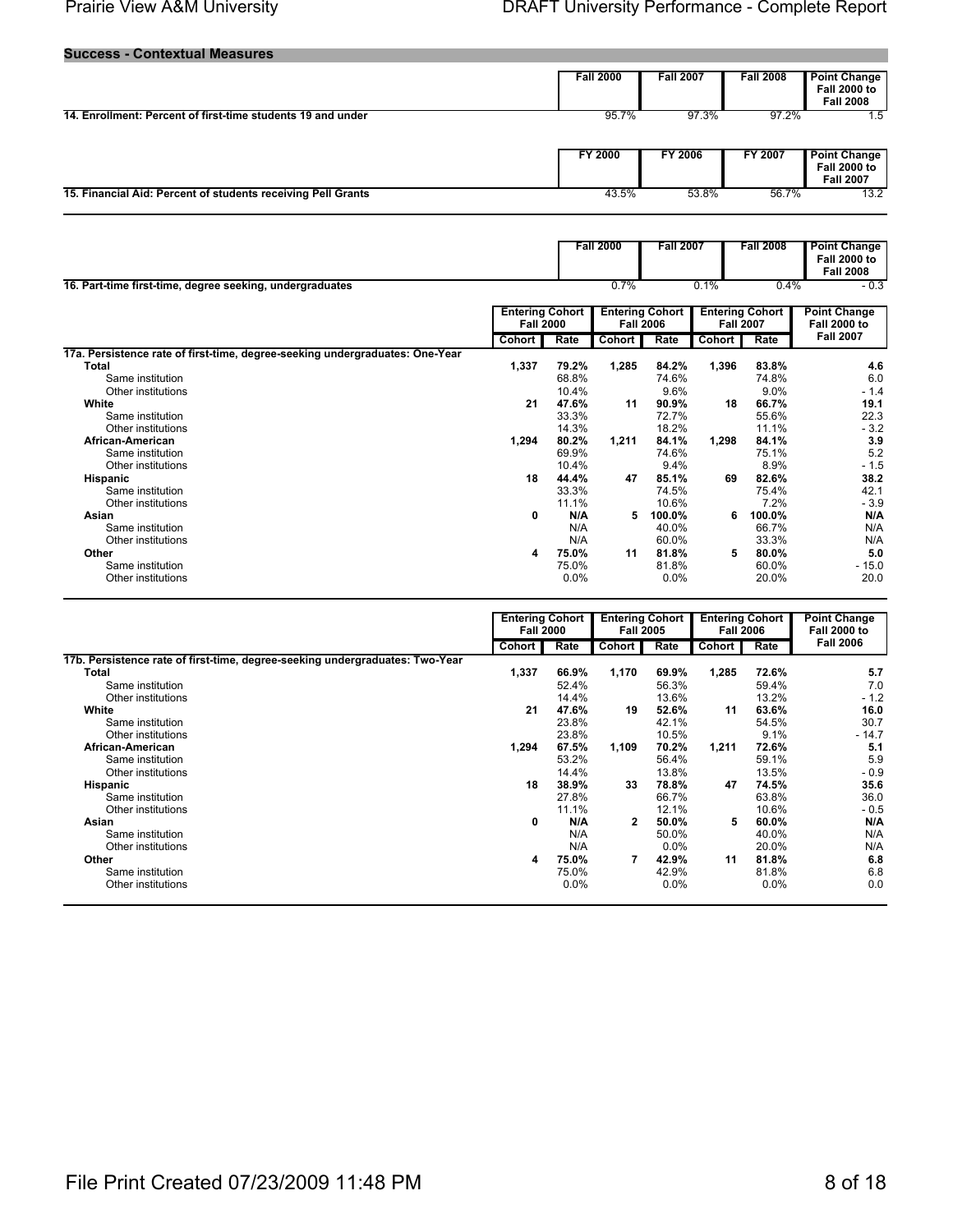Fall 2004 Cohort

# **Developmental Education**

| 18. Students who successfully complete a college-level course in<br>math, reading and writing. Prepared students are given 1 year.<br>Under-prepared are given 3 years if they tested above deviation<br>and 4 years if they tested below. | Total | <b>Received Credit</b><br>pre-matriculation | <b>Number</b><br>college<br>level<br>course | Percent<br>attempting attempting<br>college<br>level<br>course | College<br>level<br>course<br> completion <br>(grade A,<br>B, or C) | College<br>level<br>course<br>completion<br>(grade A,<br>B, C)<br>(percent of<br>those<br>attempting<br>college<br>level) | College level<br>course<br>completion(grade<br>$A, B, C$ ) or<br>pre-matriculation<br>credit (percent of<br>total) |
|--------------------------------------------------------------------------------------------------------------------------------------------------------------------------------------------------------------------------------------------|-------|---------------------------------------------|---------------------------------------------|----------------------------------------------------------------|---------------------------------------------------------------------|---------------------------------------------------------------------------------------------------------------------------|--------------------------------------------------------------------------------------------------------------------|
| <b>Number of FTIC students</b>                                                                                                                                                                                                             | 1,611 |                                             |                                             |                                                                |                                                                     |                                                                                                                           |                                                                                                                    |
| Met state standards in all areas                                                                                                                                                                                                           |       |                                             |                                             |                                                                |                                                                     |                                                                                                                           |                                                                                                                    |
| Math                                                                                                                                                                                                                                       | 517   | 0                                           | 445                                         | 86.1%                                                          | 383                                                                 | 86.1%                                                                                                                     | 74.1%                                                                                                              |
| Reading                                                                                                                                                                                                                                    | 517   | 1                                           | 461                                         | 89.2%                                                          | 421                                                                 | 91.3%                                                                                                                     | 81.4%                                                                                                              |
| Writing                                                                                                                                                                                                                                    | 517   | 0                                           | 392                                         | 75.8%                                                          | 349                                                                 | 89%                                                                                                                       | 67.5%                                                                                                              |
| All students below state standard                                                                                                                                                                                                          |       |                                             |                                             |                                                                |                                                                     |                                                                                                                           |                                                                                                                    |
| Math                                                                                                                                                                                                                                       | 934   | N/A                                         | 459                                         | 49.1%                                                          | 330                                                                 | 71.9%                                                                                                                     | 35.3%                                                                                                              |
| Reading                                                                                                                                                                                                                                    | 687   | N/A                                         | 484                                         | 70.5%                                                          | 411                                                                 | 84.9%                                                                                                                     | 59.8%                                                                                                              |
| Writing                                                                                                                                                                                                                                    | 574   | N/A                                         | 355                                         | 61.8%                                                          | 268                                                                 | 75.5%                                                                                                                     | 46.7%                                                                                                              |
| Not met state standards:                                                                                                                                                                                                                   |       |                                             |                                             |                                                                |                                                                     |                                                                                                                           |                                                                                                                    |
| In all three areas                                                                                                                                                                                                                         |       |                                             |                                             |                                                                |                                                                     |                                                                                                                           |                                                                                                                    |
| Math                                                                                                                                                                                                                                       | 367   | N/A                                         | 144                                         | 39.2%                                                          | 95                                                                  | 66%                                                                                                                       | 25.9%                                                                                                              |
| Reading                                                                                                                                                                                                                                    | 367   | N/A                                         | 226                                         | 61.6%                                                          | 194                                                                 | 85.8%                                                                                                                     | 52.9%                                                                                                              |
| Writing                                                                                                                                                                                                                                    | 367   | N/A                                         | 193                                         | 52.6%                                                          | 140                                                                 | 72.5%                                                                                                                     | 38.1%                                                                                                              |
| Math                                                                                                                                                                                                                                       |       |                                             |                                             |                                                                |                                                                     |                                                                                                                           |                                                                                                                    |
| Not requiring developmental education                                                                                                                                                                                                      | 157   | $\mathbf 0$                                 | 134                                         | 85.4%                                                          | 107                                                                 | 79.9%                                                                                                                     | 68.2%                                                                                                              |
| Requiring developmental education                                                                                                                                                                                                          | 567   | N/A                                         | 315                                         | 55.6%                                                          | 235                                                                 | 74.6%                                                                                                                     | 41.4%                                                                                                              |
| Unknown / Not tested                                                                                                                                                                                                                       | 3     | N/A                                         | 0                                           | 0%                                                             | 0                                                                   | $0\%$                                                                                                                     | 0%                                                                                                                 |
| Reading                                                                                                                                                                                                                                    |       |                                             |                                             |                                                                |                                                                     |                                                                                                                           |                                                                                                                    |
| Not requiring developmental education                                                                                                                                                                                                      | 404   | 1                                           | 382                                         | 94.6%                                                          | 311                                                                 | 81.4%                                                                                                                     | 77%                                                                                                                |
| Requiring developmental education                                                                                                                                                                                                          | 320   | N/A                                         | 258                                         | 80.6%                                                          | 217                                                                 | 84.1%                                                                                                                     | 67.8%                                                                                                              |
| Unknown / Not tested                                                                                                                                                                                                                       | 3     | N/A                                         | 2                                           | 66.7%                                                          | 1                                                                   | 50%                                                                                                                       | 33.3%                                                                                                              |
| Writina                                                                                                                                                                                                                                    |       |                                             |                                             |                                                                |                                                                     |                                                                                                                           |                                                                                                                    |
| Not requiring developmental education                                                                                                                                                                                                      | 517   | 0                                           | 421                                         | 81.4%                                                          | 340                                                                 | 80.8%                                                                                                                     | 65.8%                                                                                                              |
| Requiring developmental education                                                                                                                                                                                                          | 207   | N/A                                         | 162                                         | 78.3%                                                          | 128                                                                 | 79%                                                                                                                       | 61.8%                                                                                                              |
| Unknown / Not tested                                                                                                                                                                                                                       | 3     | N/A                                         | $\mathbf{1}$                                | 33.3%                                                          | $\Omega$                                                            | 0%                                                                                                                        | 0%                                                                                                                 |
|                                                                                                                                                                                                                                            |       |                                             |                                             |                                                                |                                                                     |                                                                                                                           |                                                                                                                    |

|                                                                                                                                                             | Fall 2004 Cohort |                                                                             |                                    |                                                                                         |                                             |                                                                                             |                                                        |  |  |
|-------------------------------------------------------------------------------------------------------------------------------------------------------------|------------------|-----------------------------------------------------------------------------|------------------------------------|-----------------------------------------------------------------------------------------|---------------------------------------------|---------------------------------------------------------------------------------------------|--------------------------------------------------------|--|--|
| 19a. Under-prepared students who satisfied<br>TSI obligation within 2 years if they tested<br>above deviation or 3 years if they tested below<br>deviation. | <b>Total</b>     | <b>Number</b><br>attempting<br>ldevelopmental ldevelopmental i<br>education | Percent<br>attempting<br>education | <b>TSI</b><br>obligations<br>met (of those<br>attempting<br>developmental<br>education) | <b>TSI</b><br>obligations<br>met (of total) | TSI<br>obligations<br>met (percent<br>of those<br>attempting<br>developmental<br>education) | <b>TSI</b><br>obligations<br>met (percent<br>of total) |  |  |
| Number of FTIC students                                                                                                                                     | 1,611            |                                                                             |                                    |                                                                                         |                                             |                                                                                             |                                                        |  |  |
| Met state standards in all areas                                                                                                                            |                  |                                                                             |                                    |                                                                                         |                                             |                                                                                             |                                                        |  |  |
| Math                                                                                                                                                        | 506              | $\overline{2}$                                                              | 0.4%                               | N/A                                                                                     | N/A                                         | N/A                                                                                         | N/A                                                    |  |  |
| Reading                                                                                                                                                     | 506              | 0                                                                           | 0%                                 | N/A                                                                                     | N/A                                         | N/A                                                                                         | N/A                                                    |  |  |
| Writina                                                                                                                                                     | 506              | $\Omega$                                                                    | 0%                                 | N/A                                                                                     | N/A                                         | N/A                                                                                         | N/A                                                    |  |  |
| All students below state standard                                                                                                                           |                  |                                                                             |                                    |                                                                                         |                                             |                                                                                             |                                                        |  |  |
| Math                                                                                                                                                        | 939              | 671                                                                         | 71.5%                              | 320                                                                                     | 458                                         | 47.7%                                                                                       | 48.8%                                                  |  |  |
| Reading                                                                                                                                                     | 694              | 410                                                                         | 59.1%                              | 236                                                                                     | 434                                         | 57.6%                                                                                       | 62.5%                                                  |  |  |
| Writing                                                                                                                                                     | 583              | 326                                                                         | 55.9%                              | 172                                                                                     | 354                                         | 52.8%                                                                                       | 60.7%                                                  |  |  |
| Not met state standards:                                                                                                                                    |                  |                                                                             |                                    |                                                                                         |                                             |                                                                                             |                                                        |  |  |
| In all three areas                                                                                                                                          |                  |                                                                             |                                    |                                                                                         |                                             |                                                                                             |                                                        |  |  |
| Math                                                                                                                                                        | 370              | 270                                                                         | 73%                                | 112                                                                                     | 141                                         | 41.5%                                                                                       | 38.1%                                                  |  |  |
| Reading                                                                                                                                                     | 370              | 237                                                                         | 64.1%                              | 131                                                                                     | 204                                         | 55.3%                                                                                       | 55.1%                                                  |  |  |
| Writing                                                                                                                                                     | 370              | 213                                                                         | 57.6%                              | 105                                                                                     | 195                                         | 49.3%                                                                                       | 52.7%                                                  |  |  |
| Math                                                                                                                                                        |                  |                                                                             |                                    |                                                                                         |                                             |                                                                                             |                                                        |  |  |
| Not requiring developmental education                                                                                                                       | 163              | 3                                                                           | 1.8%                               | N/A                                                                                     | N/A                                         | N/A                                                                                         | N/A                                                    |  |  |
| Requiring developmental education                                                                                                                           | 569              | 401                                                                         | 70.5%                              | 208                                                                                     | 317                                         | 51.9%                                                                                       | 55.7%                                                  |  |  |
| Unknown / Not tested                                                                                                                                        | 3                | $\Omega$                                                                    | 0%                                 | $\Omega$                                                                                | $\Omega$                                    | 0%                                                                                          | 0%                                                     |  |  |
| Reading                                                                                                                                                     |                  |                                                                             |                                    |                                                                                         |                                             |                                                                                             |                                                        |  |  |
| Not requiring developmental education                                                                                                                       | 408              | 1                                                                           | 0.2%                               | N/A                                                                                     | N/A                                         | N/A                                                                                         | N/A                                                    |  |  |
| Requiring developmental education                                                                                                                           | 324              | 173                                                                         | 53.4%                              | 105                                                                                     | 230                                         | 60.7%                                                                                       | 71%                                                    |  |  |
| Unknown / Not tested                                                                                                                                        | 3                | 0                                                                           | 0%                                 | 0                                                                                       | 0                                           | $0\%$                                                                                       | 0%                                                     |  |  |
| Writing                                                                                                                                                     |                  |                                                                             |                                    |                                                                                         |                                             |                                                                                             |                                                        |  |  |
| Not requiring developmental education                                                                                                                       | 519              | 3                                                                           | 0.6%                               | N/A                                                                                     | N/A                                         | N/A                                                                                         | N/A                                                    |  |  |
| Requiring developmental education                                                                                                                           | 213              | 113                                                                         | 53.1%                              | 67                                                                                      | 159                                         | 59.3%                                                                                       | 74.6%                                                  |  |  |
| Unknown / Not tested                                                                                                                                        | 3                | $\Omega$                                                                    | 0%                                 | $\Omega$                                                                                | $\Omega$                                    | 0%                                                                                          | 0%                                                     |  |  |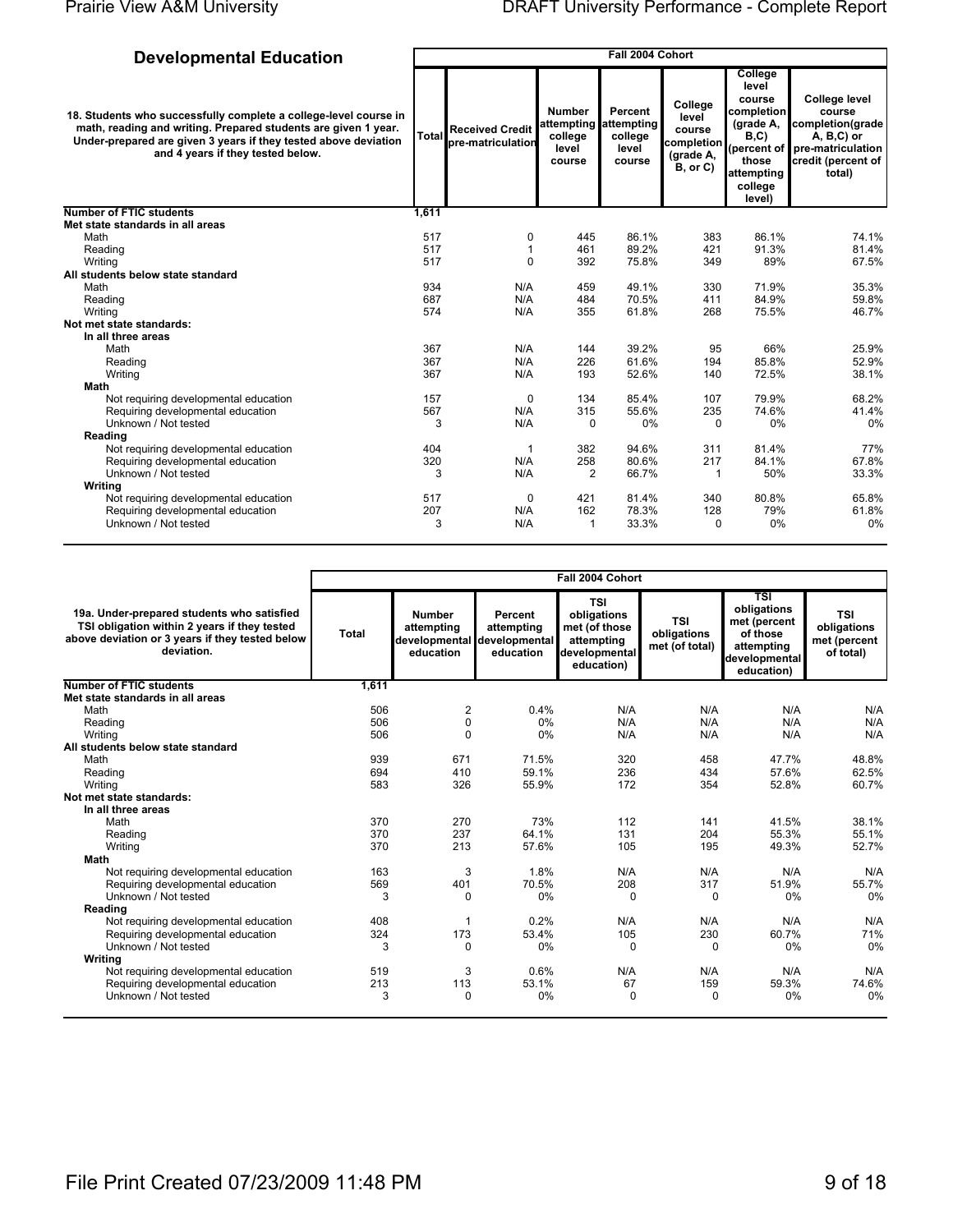|                                                         |              | Fall 2004 Cohort                                  |             |  |  |  |  |  |
|---------------------------------------------------------|--------------|---------------------------------------------------|-------------|--|--|--|--|--|
| 19b. Percent of students who return the following fall. | <b>Total</b> | Number returning Percent returning<br>(Fall 2005) | (Fall 2005) |  |  |  |  |  |
| <b>Number of FTIC students</b>                          | 1,611        |                                                   |             |  |  |  |  |  |
| Met state standards in all areas                        | 517          | 436                                               | 84.3%       |  |  |  |  |  |
| Not met state standards:                                |              |                                                   |             |  |  |  |  |  |
| In all three areas                                      | 367          | 241                                               | 65.7%       |  |  |  |  |  |
| Math                                                    |              |                                                   |             |  |  |  |  |  |
| Not requiring developmental education                   | 157          | 120                                               | 76.4%       |  |  |  |  |  |
| Requiring developmental education                       | 567          | 424                                               | 74.8%       |  |  |  |  |  |
| Unknown / Not tested                                    | 3            |                                                   | 33.3%       |  |  |  |  |  |
| Reading                                                 |              |                                                   |             |  |  |  |  |  |
| Not requiring developmental education                   | 404          | 303                                               | 75%         |  |  |  |  |  |
| Requiring developmental education                       | 320          | 241                                               | 75.3%       |  |  |  |  |  |
| Unknown / Not tested                                    | 3            |                                                   | 33.3%       |  |  |  |  |  |
| Writing                                                 |              |                                                   |             |  |  |  |  |  |
| Not requiring developmental education                   | 517          | 387                                               | 74.9%       |  |  |  |  |  |
| Requiring developmental education                       | 207          | 157                                               | 75.8%       |  |  |  |  |  |
| Unknown / Not tested                                    | 3            |                                                   | 33.3%       |  |  |  |  |  |

|                                                           |    | <b>Fall 2000</b> |  | <b>Fall 2007</b> | <b>Fall 2008</b> |  |
|-----------------------------------------------------------|----|------------------|--|------------------|------------------|--|
|                                                           |    |                  |  |                  |                  |  |
|                                                           |    |                  |  |                  |                  |  |
| 20. Graduation of two-year college students completing at | 38 | (45.2%) 53       |  | (43.4%) 61       | $(46.6\%)$       |  |
| least 30 SCH                                              |    |                  |  |                  |                  |  |
| 21. Baccalaureate graduates completing at least 30 SCH    |    | 12.5%            |  | 15%              | 16.7%            |  |
|                                                           |    |                  |  |                  |                  |  |

|                                              | Cohon                | Rate       | <b>Cohort</b> ∶             | Rate         | Cohort                      | Rate                   |
|----------------------------------------------|----------------------|------------|-----------------------------|--------------|-----------------------------|------------------------|
| 22. Graduation Rates<br>Master's<br>Doctoral | Fall 1995<br>FY 1991 | 58.5%<br>% | <b>Fall 2002</b><br>FY 1998 | 62.5%<br>0/2 | <b>Fall 2003</b><br>FY 1999 | 63.5%<br>$\frac{0}{0}$ |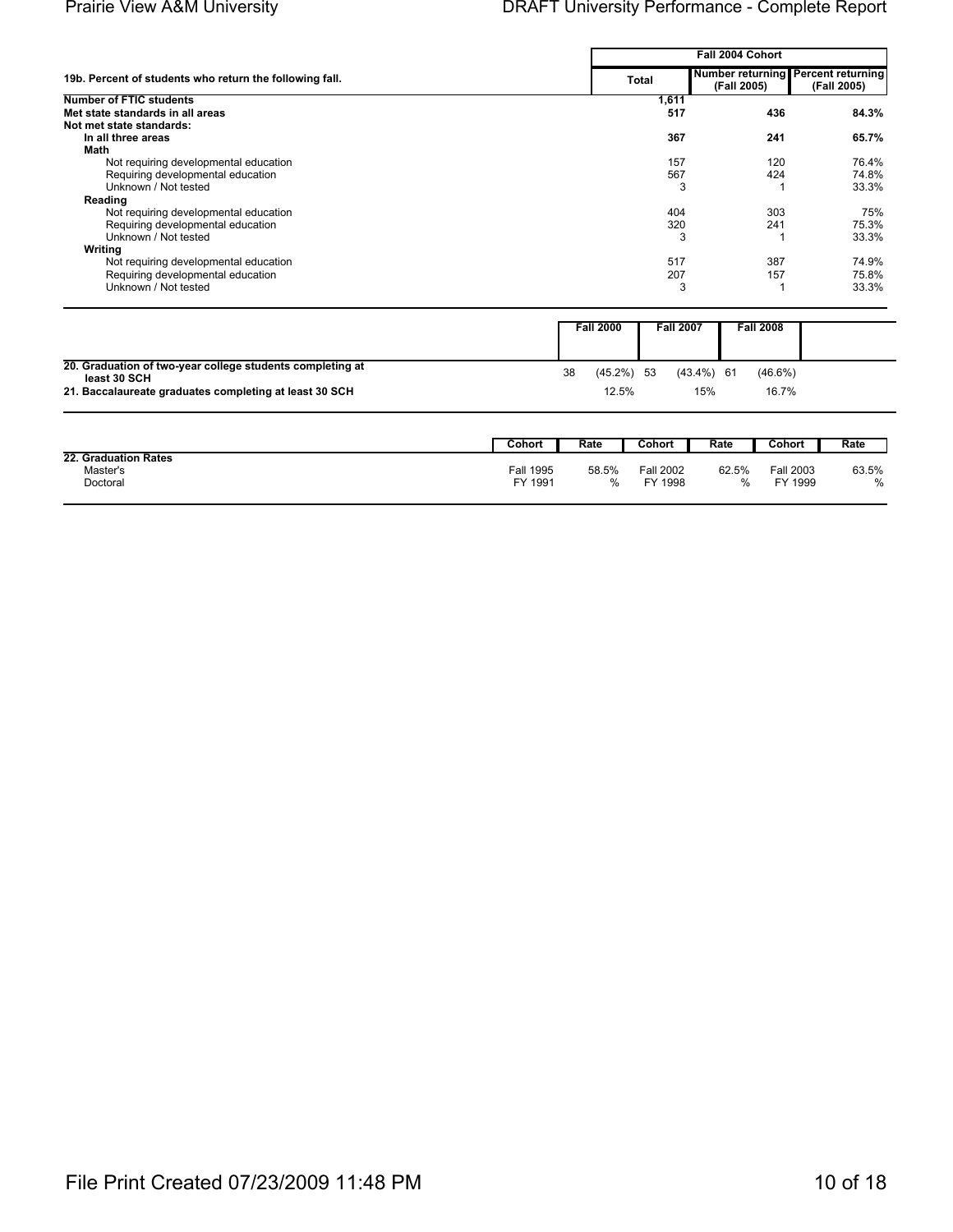#### **Success - Out-of-State Peers**

|                                  | <b>Prairie View</b>       | <b>Comprehensive Group</b><br><b>Out-of-State Peers</b>            |                                                    | <b>Institution's Out-of-State Peers</b>   |                                          |                                                    |
|----------------------------------|---------------------------|--------------------------------------------------------------------|----------------------------------------------------|-------------------------------------------|------------------------------------------|----------------------------------------------------|
|                                  | <b>A&amp;M University</b> | <b>ARKANSAS STATE</b><br><b>UNIVERSITY - MAIN</b><br><b>CAMPUS</b> | <b>CENTRAL MISSOURI</b><br><b>STATE UNIVERSITY</b> | <b>JACKSON STATE</b><br><b>UNIVERSITY</b> | <b>MORGAN STATE</b><br><b>UNIVERSITY</b> | <b>NORTH CAROLINA</b><br><b>CENTRAL UNIVERSITY</b> |
| <b>Graduation Rate</b>           |                           |                                                                    |                                                    |                                           |                                          |                                                    |
| 4-Year Rate                      | 13%                       | 19%                                                                | 19%                                                | 17%                                       | 15%                                      | 23%                                                |
| 5-Year Rate                      | 31%                       | 33%                                                                | 32%                                                | 30%                                       | 31%                                      | 43%                                                |
| 6-Year Rate                      | 38%                       | 37%                                                                | 48%                                                | 36%                                       | 38%                                      | 48%                                                |
| <b>Degrees Awarded</b>           |                           |                                                                    |                                                    |                                           |                                          |                                                    |
| <b>Total Degrees</b>             | 1,585                     | 2.017                                                              | 1.943                                              | 1,260                                     | 949                                      | 1,245                                              |
| White                            | 100                       | 1,691                                                              | 1,546                                              | 62                                        | 29                                       | 222                                                |
| African-American                 | 1,347                     | 225                                                                | 108                                                | 1,147                                     | 838                                      | 929                                                |
| Hispanic                         | 63                        | 17                                                                 | 37                                                 | 6                                         | 9                                        | 15                                                 |
| Asian                            | 26                        | 17                                                                 | 46                                                 | $\overline{7}$                            | 11                                       | 9                                                  |
| Other                            | 49                        | 67                                                                 | 206                                                | 38                                        | 62                                       | 70                                                 |
| Level                            |                           |                                                                    |                                                    |                                           |                                          |                                                    |
| Associates                       | $\mathbf 0$               | 187                                                                | 5                                                  | 0                                         | $\mathbf 0$                              | $\mathbf 0$                                        |
| <b>Bachelors</b>                 | 838                       | 1,438                                                              | 1,475                                              | 834                                       | 821                                      | 774                                                |
| Master's                         | 737                       | 382                                                                | 463                                                | 360                                       | 92                                       | 348                                                |
| Doctoral                         | 10                        | 10                                                                 | 0                                                  | 66                                        | 36                                       | $\Omega$                                           |
| Professional                     | $\Omega$                  | $\Omega$                                                           | $\Omega$                                           | $\Omega$                                  | $\Omega$                                 | 123                                                |
| Gender                           |                           |                                                                    |                                                    |                                           |                                          |                                                    |
| Male                             | 525                       | 749                                                                | 790                                                | 368                                       | 349                                      | 352                                                |
| Female                           | 1,060                     | 1,268                                                              | 1,153                                              | 892                                       | 600                                      | 893                                                |
| <b>Graduation Rate</b>           |                           |                                                                    |                                                    |                                           |                                          |                                                    |
| <b>Total</b>                     | 38%                       | 38%                                                                | 48%                                                | 36%                                       | 38%                                      | 48%                                                |
| White                            | 29%                       | 39%                                                                | 49%                                                | 25%                                       | 0%                                       | 33%                                                |
| African-American                 | 38%                       | 28%                                                                | 35%                                                | 36%                                       | 38%                                      | 49%                                                |
| Hispanic                         | 46%                       | 39%                                                                | 45%                                                | Blank%                                    | 17%                                      | 25%                                                |
| Asian                            | 40%                       | 20%                                                                | 71%                                                | Blank%                                    | 100%                                     | 29%                                                |
| American Indian or               | Blank%                    | 33%                                                                | 60%                                                | Blank%                                    | 0%                                       | 100%                                               |
| Alaska Native                    |                           |                                                                    |                                                    |                                           |                                          |                                                    |
| Unknown                          | Blank%                    | 25%                                                                | 46%                                                | Blank%                                    | 31%                                      | 53%                                                |
| Nonresident Alien                | 25%                       | 57%                                                                | 34%                                                | 20%                                       | 37%                                      | 75%                                                |
| <b>Graduates in Key Fields</b>   |                           |                                                                    |                                                    |                                           |                                          |                                                    |
| <b>Computer Science</b>          | 15                        | 35                                                                 | 37                                                 | 41                                        | 41                                       | 52                                                 |
| Engineering                      | 141                       | 74                                                                 | 169                                                | 49                                        | 109                                      | Blank                                              |
| Math                             | 12                        | 13                                                                 | 4                                                  | 5                                         | 3                                        | 7                                                  |
| <b>Physical Science</b>          | 5                         | 16                                                                 | 8                                                  | 26                                        | 9                                        | 12                                                 |
| <b>Nursing and Allied-Health</b> |                           |                                                                    |                                                    |                                           |                                          |                                                    |
| <b>Graduates</b>                 |                           |                                                                    |                                                    |                                           |                                          |                                                    |
| <b>Total Degrees</b>             | 116                       | 453<br>29                                                          | 103                                                | 57                                        | 13<br><b>Blank</b>                       | 84                                                 |
| Certificate                      | <b>Blank</b>              | 152                                                                | <b>Blank</b>                                       | <b>Blank</b>                              |                                          | <b>Blank</b>                                       |
| Associates                       | Blank<br>106              |                                                                    | Blank<br>85                                        | <b>Blank</b>                              | <b>Blank</b>                             | Blank                                              |
| <b>Bachelors</b><br>Master's     | 10                        | 178<br>94                                                          | 18                                                 | 31<br>26                                  | 4<br>$\overline{7}$                      | 52<br>32                                           |
| Doctoral                         | <b>Blank</b>              | <b>Blank</b>                                                       | <b>Blank</b>                                       | <b>Blank</b>                              | 2                                        | <b>Blank</b>                                       |
|                                  |                           |                                                                    |                                                    |                                           |                                          |                                                    |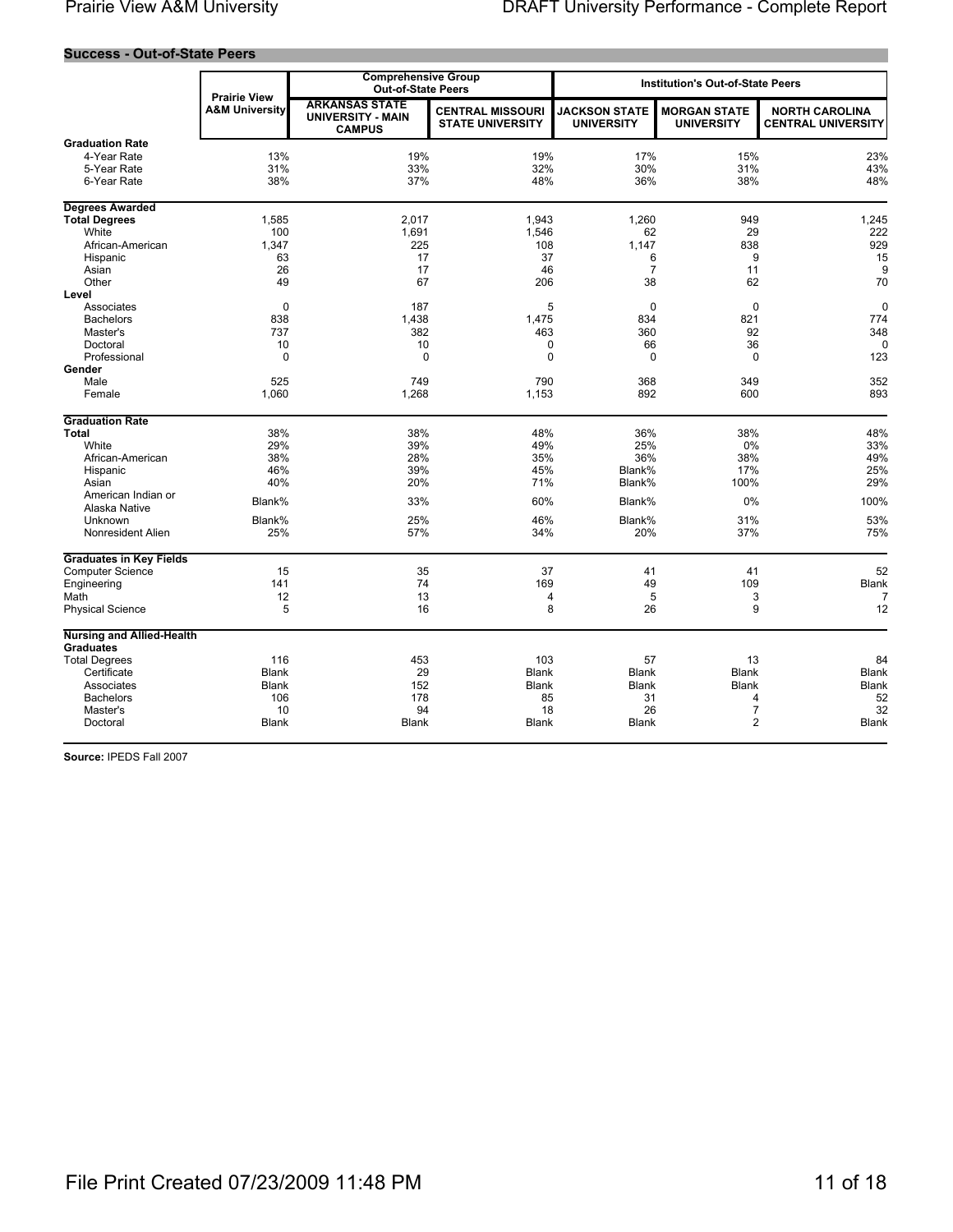#### **Prairie View A&M University**

| <b>Excellence - Key Measures</b>                                                                                          |                                                                   |                  |                                              |                                         |                  |       |                            |                                    |                  |                  |                                                                |
|---------------------------------------------------------------------------------------------------------------------------|-------------------------------------------------------------------|------------------|----------------------------------------------|-----------------------------------------|------------------|-------|----------------------------|------------------------------------|------------------|------------------|----------------------------------------------------------------|
|                                                                                                                           |                                                                   |                  |                                              | <b>Faculty Teaching</b>                 |                  |       |                            |                                    |                  |                  |                                                                |
|                                                                                                                           |                                                                   |                  |                                              |                                         |                  |       | <b>Fall 2000</b>           |                                    | <b>Fall 2007</b> | <b>Fall 2008</b> | <b>Point Change</b><br><b>Fall 2005 to</b><br><b>Fall 2008</b> |
| 23. Tenured/tenure-track faculty teaching lower division SCH                                                              |                                                                   |                  |                                              |                                         |                  |       | 52.8%                      |                                    | 50.3%            | 44.8%            | $-12.6$                                                        |
|                                                                                                                           |                                                                   |                  |                                              | <b>Student/Faculty Ratio</b>            |                  |       |                            |                                    |                  |                  |                                                                |
| 24. Full-time student equivalents (FTSE) divided by full-time equivalent (FTE) faculty.                                   |                                                                   |                  |                                              |                                         |                  |       |                            |                                    |                  |                  |                                                                |
|                                                                                                                           |                                                                   | <b>Fall 2000</b> |                                              |                                         | <b>Fall 2005</b> |       |                            | <b>Fall 2007</b>                   |                  | <b>Fall 2008</b> | %                                                              |
|                                                                                                                           | <b>FTFE</b><br><b>FTFE</b><br><b>FTSE</b><br>Ratio<br><b>FTSE</b> |                  | <b>FTSE</b><br><b>FTFE</b><br>Ratio<br>Ratio |                                         |                  |       | <b>FTFE</b><br><b>FTSE</b> | Change<br>Fall<br>Ratio<br>2005 to |                  |                  |                                                                |
| FTSE/FTFE Ratio                                                                                                           | 5,776                                                             | 302              | 19:1                                         | 6,685                                   | 384              | 17:1  | 7,002                      | 375                                | 19:1             | 6,870<br>384     | Fall 2008<br>2.9%<br>18:1                                      |
|                                                                                                                           |                                                                   |                  |                                              |                                         |                  |       |                            |                                    |                  |                  |                                                                |
|                                                                                                                           |                                                                   |                  |                                              | <b>Baccalaureate Graduate Success</b>   |                  |       |                            |                                    |                  |                  |                                                                |
|                                                                                                                           |                                                                   |                  |                                              |                                         |                  |       | FY 2005                    |                                    | FY 2006          | FY 2007          | <b>Point Change</b><br>FY 2005 to<br>FY 2007                   |
| 25. Percent of baccalaureate graduates who are employed or enrolled in a Texas graduate<br>program or professional school |                                                                   |                  |                                              |                                         |                  | 81.6% |                            | 81.2%                              | 83.5%            | 1.9              |                                                                |
|                                                                                                                           |                                                                   |                  |                                              | <b>State and National Exams Success</b> |                  |       |                            |                                    |                  |                  |                                                                |
| 26. Certification and licensure rates                                                                                     |                                                                   |                  |                                              |                                         |                  |       |                            |                                    |                  |                  |                                                                |
|                                                                                                                           |                                                                   |                  |                                              |                                         |                  |       | FY 2006                    |                                    | FY 2007          | FY 2008          | <b>Point Change</b><br>FY 2006 to<br>FY 2008                   |
| Law<br>Pharmacy                                                                                                           |                                                                   |                  |                                              |                                         |                  |       | N/A<br>N/A                 |                                    | N/A<br>N/A       | N/A<br>N/A       | N/A<br>N/A                                                     |
| Nursing<br>Engineering                                                                                                    |                                                                   |                  |                                              |                                         |                  |       | 100%<br>N/A                |                                    | 98.86%<br>14.29% | 98.18%<br>36%    | $-1.8$<br>N/A                                                  |
|                                                                                                                           |                                                                   |                  |                                              | <b>Class Size</b>                       |                  |       |                            |                                    |                  |                  |                                                                |
|                                                                                                                           |                                                                   |                  |                                              |                                         |                  |       | <b>Fall 2000</b>           |                                    | <b>Fall 2007</b> | <b>Fall 2008</b> | % Change                                                       |
|                                                                                                                           |                                                                   |                  |                                              |                                         |                  |       |                            |                                    |                  |                  | <b>Fall 2000 to</b><br><b>Fall 2008</b>                        |
| 27. Average lower-division class size                                                                                     |                                                                   |                  |                                              |                                         |                  |       | 33                         |                                    | 31               |                  | 32<br>$-3.0\%$                                                 |
|                                                                                                                           |                                                                   |                  |                                              | <b>Tenured/Tenure-Track FTE Faculty</b> |                  |       |                            |                                    |                  |                  |                                                                |
|                                                                                                                           |                                                                   |                  |                                              |                                         |                  |       | <b>Fall 2000</b>           |                                    | <b>Fall 2007</b> | <b>Fall 2008</b> | <b>Point Change</b><br><b>Fall 2000 to</b><br><b>Fall 2008</b> |
| 28. Percent of FTE teaching faculty who are tenure/tenure-track                                                           |                                                                   |                  |                                              |                                         |                  |       | 49.6%                      |                                    | 54.7%            | 51.6%            | 2.0                                                            |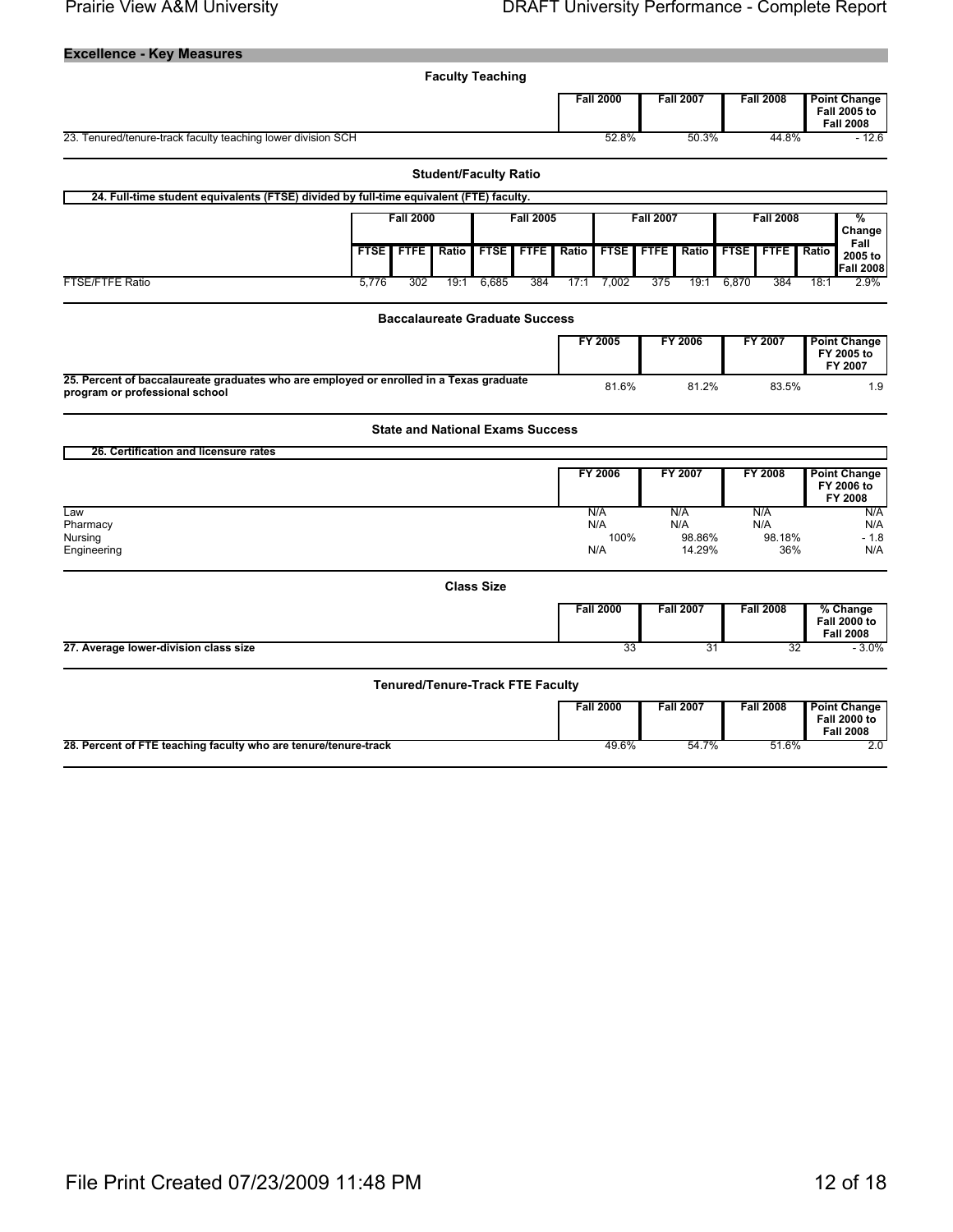#### **Prairie View A&M University**

#### **Excellence - Contextual Measures**

|                                                   | <b>Fall 2000</b> | <b>Fall 2007</b> | <b>Fall 2008</b> | <b>Point Change</b><br><b>Fall 2000 to</b><br><b>Fall 2008</b> |
|---------------------------------------------------|------------------|------------------|------------------|----------------------------------------------------------------|
| 29. FTE tenured/tenure-track faculty demographics |                  |                  |                  |                                                                |
| <b>Ethnicity</b>                                  |                  |                  |                  |                                                                |
| White                                             | 32.2%            | 54.8%            | 50.1%            | 17.9                                                           |
| African-American                                  | 52.2%            | 49.8%            | 45.9%            | $-6.3$                                                         |
| Hispanic                                          | 14%              | 55.6%            | 61.5%            | 47.5                                                           |
| Asian                                             | 72.1%            | 72.7%            | 70.1%            | $-2.0$                                                         |
| Other                                             | 18%              | 58.3%            | 70.6%            | 52.6                                                           |
| Gender                                            |                  |                  |                  |                                                                |
| Male                                              | 57.3%            | 62.4%            | 59.4%            | 2.1                                                            |
| Female                                            | 35.4%            | 42.1%            | 40.3%            | 4.9                                                            |
|                                                   |                  |                  |                  |                                                                |

|                                   | Teaching<br><b>Assistants</b> | <b>Other Faculty</b> | <b>Instructor</b> | <b>Assistant</b><br>Professor | <b>Associate</b><br><b>Professor</b> | <b>Professor</b> |
|-----------------------------------|-------------------------------|----------------------|-------------------|-------------------------------|--------------------------------------|------------------|
| 30. Faculty Rank (Fall 2008)      |                               |                      |                   |                               |                                      |                  |
| <b>Teaching Faculty Ethnicity</b> |                               |                      |                   |                               |                                      |                  |
| White                             |                               | 58                   |                   | 21                            | 15                                   |                  |
| African-American                  |                               | 171                  |                   | 40                            | 43                                   | 40               |
| Hispanic                          |                               |                      |                   |                               |                                      | 0                |
| Asian                             |                               | 21                   |                   | 15                            | 16                                   | 12               |
| Other                             |                               |                      |                   |                               |                                      | 5                |
| <b>Teaching Faculty Gender</b>    |                               |                      |                   |                               |                                      |                  |
| Male                              |                               | 128                  |                   | 46                            | 63                                   | 47               |
| <b>Female</b>                     |                               | 136                  |                   | 36                            | 19                                   | 17               |

|                                | FY 2007  | <b>FY 2008</b> | FY 2009  | % Change<br>FY 2007 to<br>FY 2009 | <b>National</b><br>Average<br>(FY 2008) | % National<br>Average |
|--------------------------------|----------|----------------|----------|-----------------------------------|-----------------------------------------|-----------------------|
| 31. Faculty Salary Comparisons |          |                |          |                                   |                                         |                       |
| Professor                      | \$77.466 | \$77.973       | \$80.493 | 3.9%                              | \$102.646                               | 80%                   |
| Associate Professor            | \$61.861 | \$63.644       | \$67.292 | 8.8%                              | \$73.613                                | 90%                   |
| Assistant Professor            | \$55.166 | \$57.674       | \$59.398 | 7.7%                              | \$62,088                                | 97%                   |
| Lecturer                       | \$45.901 | \$45,906       | \$48,380 | 5.4%                              | \$49.034                                | 98%                   |

|                                                | <b>Fall 2000</b> | <b>Fall 2007</b> | <b>Fall 2008</b> | %/Point<br>Change<br><b>Fall 2000 to</b><br><b>Fall 2008</b> |
|------------------------------------------------|------------------|------------------|------------------|--------------------------------------------------------------|
| 32. Endowed Professorships and Chairs          |                  |                  |                  | 200.0%                                                       |
| Percent unfilled                               | 66%              | 77.78%           | 77.78%           | 11.8                                                         |
| Percent of total tenured/tenure-track faculty  | 1%               | 4%               | 4%               | 3.0                                                          |
| 33. Nobel Prize Winners and National Academies |                  |                  |                  | N/A                                                          |

|                                                                                                                                                                                                                                                                                       | FY 2005                | <b>FY 2006</b>         | FY 2007                | <b>Point Change</b><br>FY 2005 to<br>FY 2007 |
|---------------------------------------------------------------------------------------------------------------------------------------------------------------------------------------------------------------------------------------------------------------------------------------|------------------------|------------------------|------------------------|----------------------------------------------|
| <b>Baccalaureate Graduates Employment/Enrollment Status</b><br>34. Employed in 4th quarter in which program year ends<br>35a. In graduate or professional school in Texas in fall of the next FY<br>35b. Employed in Texas and enrolled in a graduate or professional school in Texas | 53.3%<br>5.5%<br>22.8% | 57.6%<br>4.4%<br>19.2% | 58.6%<br>4.0%<br>20.9% | 5.3<br>$-1.5$<br>$-1.9$                      |

|                                                                                                                                   | <b>Fall 2000</b> | <b>Fall 2007</b> | <b>Fall 2008</b> | %/Point<br>Change<br><b>Fall 2000 to</b><br><b>Fall 2008</b> |
|-----------------------------------------------------------------------------------------------------------------------------------|------------------|------------------|------------------|--------------------------------------------------------------|
| <b>Class Size</b><br>36. Undergraduate classes with less than 20 students<br>37. Undergraduate classes with more than 50 students | 33.8%<br>11%     | 33.6%<br>6.2%    | 37%<br>7.6%      | 3.2<br>$-3.4$                                                |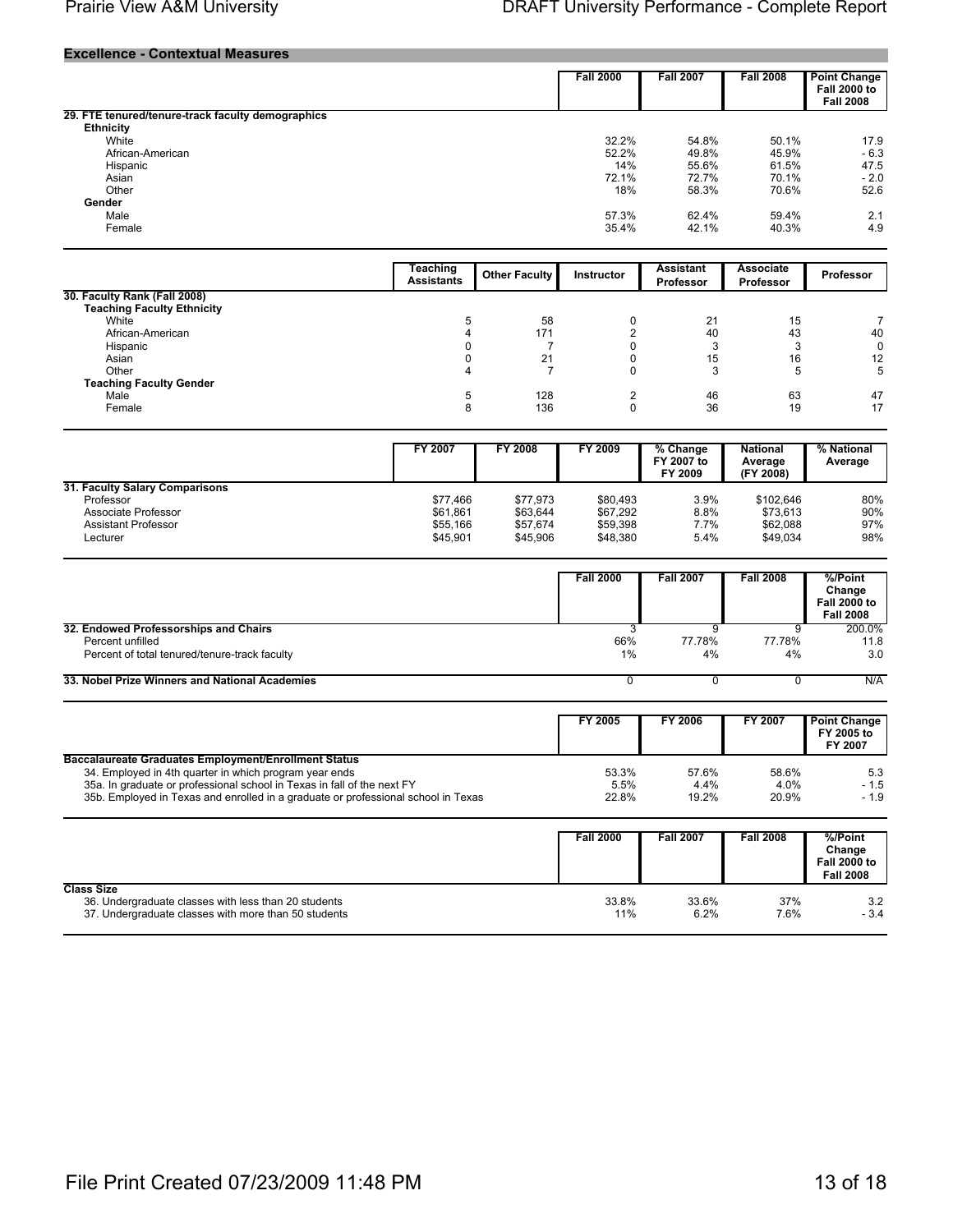#### **Excellence - Out-of-State Peers**

|                                               | <b>Prairie View</b> | <b>Comprehensive Group</b><br><b>Out-of-State Peers</b>     |                                                                           | <b>Institution's Out-of-State Peers</b> |                   |                                                       |
|-----------------------------------------------|---------------------|-------------------------------------------------------------|---------------------------------------------------------------------------|-----------------------------------------|-------------------|-------------------------------------------------------|
| l A&M Universitv∎                             |                     | <b>ARKANSAS STATE</b><br>UNIVERSITY - MAIN<br><b>CAMPUS</b> | CENTRAL MISSOURI IJACKSON STATE I MORGAN STATE<br><b>STATE UNIVERSITY</b> | <b>UNIVERSITY</b>                       | <b>UNIVERSITY</b> | <b>NORTH CAROLINA</b><br><b>I CENTRAL UNIVERSITYI</b> |
| Percent of<br>Tenured/Tenure-Track<br>foculty | 64%                 | 64%                                                         | 78%                                                                       | 72%                                     | 65%               | 66%                                                   |

faculty<br>\* The previous year survey was used for these institutions.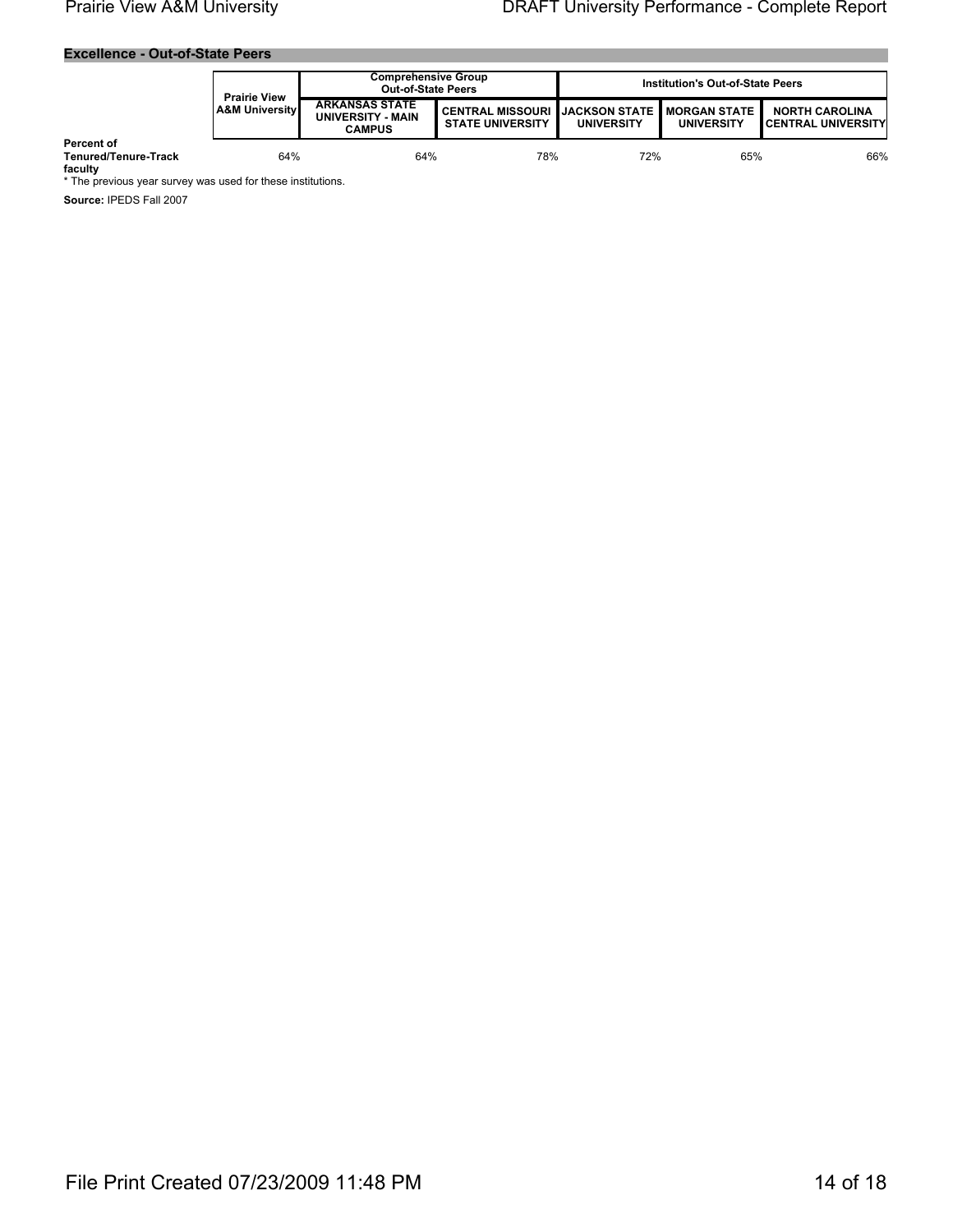**Research - Key Measures** 



urce: THECB Annual Research Expenditures Report and Sources & Uses

**Research Expenditures** 

Source: THECB Annual Research Expenditures Report and Sources & Uses

**Research/State Appropriations**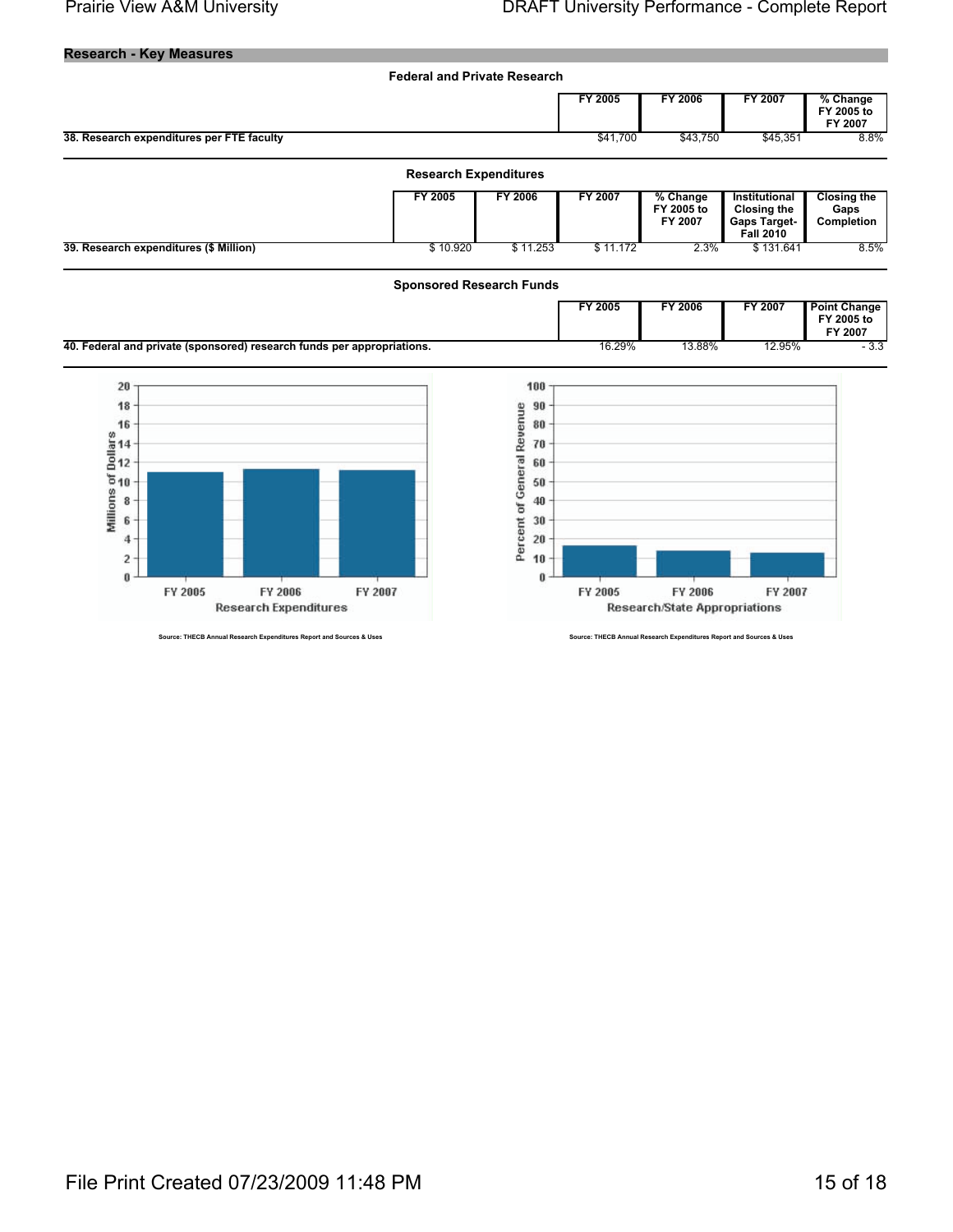#### **Research - Contextual Measures**

|                                                   |         | <b>FY 2005</b> | FY 2006  | <b>FY 2007</b> | % Change<br>FY 2005 to<br>FY 2007   |
|---------------------------------------------------|---------|----------------|----------|----------------|-------------------------------------|
| 41. Research Expenditures by Source (\$ Millions) |         | \$10.920       | \$11.253 | \$11.172       | 2.3%                                |
| Federal                                           |         | \$8.671        | \$9.068  | \$9.126        | 5.2%                                |
| State                                             |         | \$1.902        | \$1.724  | \$1.747        | $-8.1\%$                            |
| Private                                           |         | \$0.346        | \$0.133  | \$0.102        | - 70.5%                             |
| Institutional                                     |         | \$0.000        | \$0.329  | \$0.197        | N/A                                 |
|                                                   | FY 2005 | <b>FY 2006</b> | FY 2007  | <b>FY 2008</b> | $%$ Change<br>FY 2005 to<br>FY 2008 |
| 42. Faculty holding extramural research grants    |         |                |          |                |                                     |
| Number                                            | 58.75   | 55             | 43       | 47.11          | - 19.8%                             |
| Percent                                           | 24%     | 23.7%          | 19%      | 14.97%         | $-9.0$                              |

#### **Research - Out-of-State Peers**

|                                                 |                                                  | <b>Comprehensive Group</b><br><b>Out-of-State Peers</b>     |                                                    | <b>Institution's Out-of-State Peers</b>   |                                          |                                                              |  |
|-------------------------------------------------|--------------------------------------------------|-------------------------------------------------------------|----------------------------------------------------|-------------------------------------------|------------------------------------------|--------------------------------------------------------------|--|
|                                                 | <b>Prairie View</b><br><b>A&amp;M University</b> | <b>ARKANSAS STATE</b><br>UNIVERSITY - MAIN<br><b>CAMPUS</b> | <b>CENTRAL MISSOURI</b><br><b>STATE UNIVERSITY</b> | <b>JACKSON STATE</b><br><b>UNIVERSITY</b> | <b>MORGAN STATE</b><br><b>UNIVERSITY</b> | <b>NORTH CAROLINA</b><br><b>CENTRAL</b><br><b>UNIVERSITY</b> |  |
| Research<br><b>Expenditures (\$</b><br>million) | \$8,237,035                                      | \$9,146,916                                                 | \$2,974,737                                        | \$28.327.197                              | \$25,783,409                             | \$4,124,609                                                  |  |
| <b>Federal Research</b><br>Funds (\$ millions)  | \$33,480,506                                     | \$23.162.750                                                | \$8.098.936                                        | \$59.479.521                              | \$0                                      | \$7,622,323                                                  |  |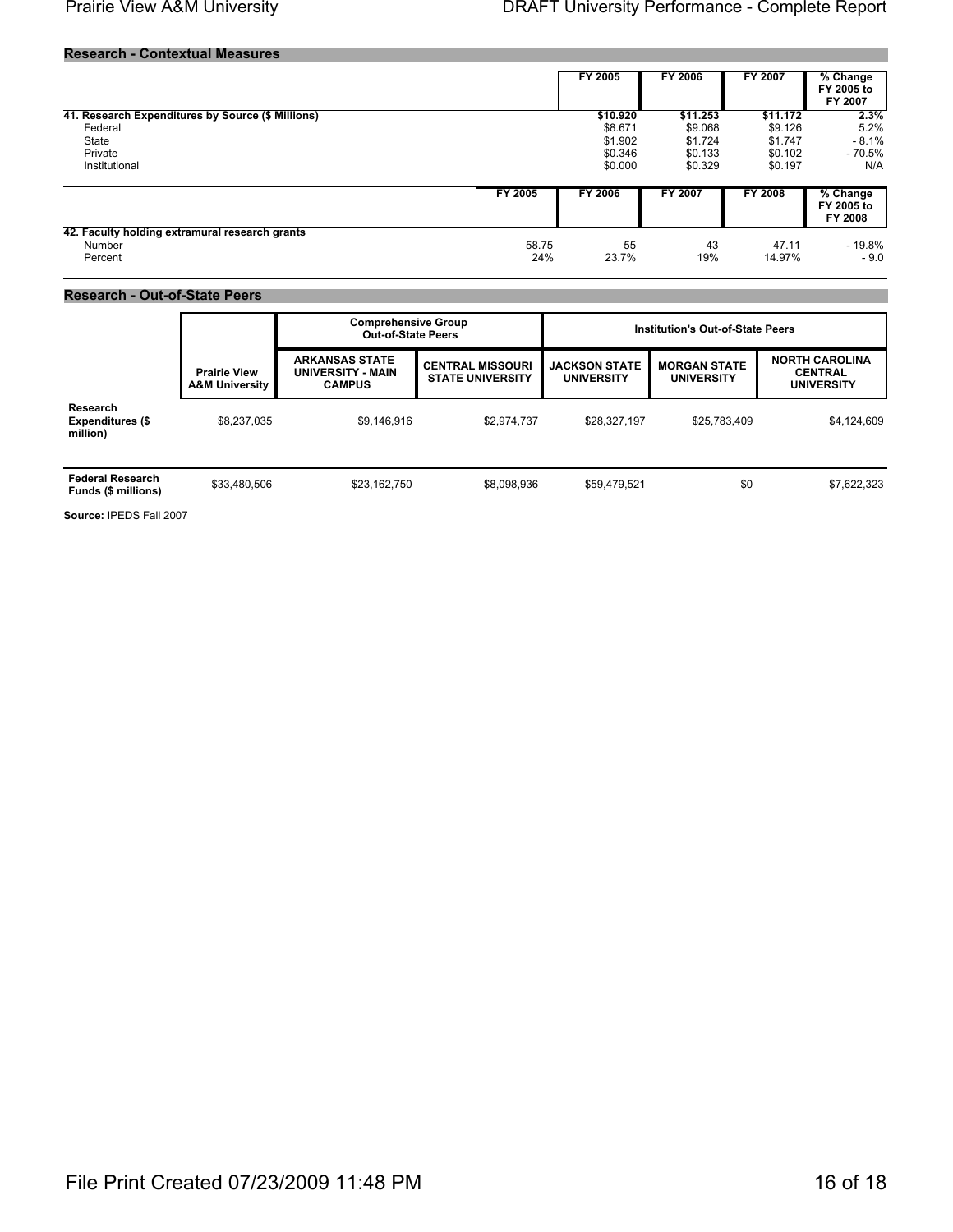| <b>Administrative Cost</b><br><b>FY 2000</b><br>FY 2007<br><b>FY 2008</b><br><b>Point Change</b><br>FY 2005 to<br>FY 2008<br>43. Administrative costs as a percent of operating budget<br>12.2%<br>13.1%<br>14.6%<br>1.2<br><b>Facilities Space Utilization</b><br>44. Average weekly hours of classrooms and teaching laboratories use.<br><b>Fall 2007</b><br><b>Fall 2000</b><br><b>Fall 2008</b><br><b>Hour Change</b><br><b>Fall 2005 to</b><br><b>Fall 2008</b><br>37.1<br>30.9<br>32.7<br>Classroom utilization<br>2.0<br>18.92<br>Lab utilization<br>18.3<br>19.7<br>7.3<br>Appropriated Funds per FTE Faculty and FTE Student<br>45. State appropriations divided by full-time equivalent students and annual full-time equivalent teaching faculty.<br><b>FY 2006</b><br>FY 2007<br><b>FY 2008</b><br>% Change<br>FY 2006 to<br>FY 2008<br>Appropriated funds per FTE student<br>\$9,521<br>\$9,264<br>\$9,669<br>1.6%<br>Appropriated funds per FTE faculty<br>\$87,093<br>8.8%<br>\$87,109<br>\$94,756<br><b>Historically Underutilized Business (HUB)</b><br>%/Point<br><b>FY 2000</b><br>FY 2007<br><b>FY 2008</b><br>Change<br>FY 2000 to<br>FY 2008<br>\$0.834<br>46. HUB Expenditures without construction (Millions)<br>\$6.770<br>\$5.879<br>604.5%<br>Percent of expenditures<br>6.1%<br>25.5%<br>25.7%<br>19.6<br>\$1.271<br>\$7.280<br>\$7.251<br><b>HUB Expenditures with construction (Millions)</b><br>470.7%<br>Percent of expenditures<br>9.2%<br>25.3%<br>26.3%<br>17.1<br><b>Operating Expenses per FTE Student</b><br><b>FY 2006</b><br>FY 2007<br><b>FY 2008</b><br>% Change<br>FY 2006 to<br>FY 2008<br>47. Operating expenses per FTE student<br>\$16,421<br>\$16,569<br>\$16,513<br>$0.6\%$<br>Total Revenue per FTE Student and FTE teaching Faculty<br><b>FY 2006</b><br><b>FY 2008</b><br>FY 2007<br>% Change<br>FY 2006 to<br>FY 2008<br>48. Total revenue<br>Per FTE student<br>\$19,220<br>\$19,353<br>0.7%<br>\$18,876<br>\$175,815<br>Per FTE faculty<br>\$177,493<br>\$189,650<br>7.9% | <b>Institutional Efficiency and Effectiveness - Key Measures</b> |  |  |
|-----------------------------------------------------------------------------------------------------------------------------------------------------------------------------------------------------------------------------------------------------------------------------------------------------------------------------------------------------------------------------------------------------------------------------------------------------------------------------------------------------------------------------------------------------------------------------------------------------------------------------------------------------------------------------------------------------------------------------------------------------------------------------------------------------------------------------------------------------------------------------------------------------------------------------------------------------------------------------------------------------------------------------------------------------------------------------------------------------------------------------------------------------------------------------------------------------------------------------------------------------------------------------------------------------------------------------------------------------------------------------------------------------------------------------------------------------------------------------------------------------------------------------------------------------------------------------------------------------------------------------------------------------------------------------------------------------------------------------------------------------------------------------------------------------------------------------------------------------------------------------------------------------------------------------------------------------------------------------------------------------------------------------------|------------------------------------------------------------------|--|--|
|                                                                                                                                                                                                                                                                                                                                                                                                                                                                                                                                                                                                                                                                                                                                                                                                                                                                                                                                                                                                                                                                                                                                                                                                                                                                                                                                                                                                                                                                                                                                                                                                                                                                                                                                                                                                                                                                                                                                                                                                                                   |                                                                  |  |  |
|                                                                                                                                                                                                                                                                                                                                                                                                                                                                                                                                                                                                                                                                                                                                                                                                                                                                                                                                                                                                                                                                                                                                                                                                                                                                                                                                                                                                                                                                                                                                                                                                                                                                                                                                                                                                                                                                                                                                                                                                                                   |                                                                  |  |  |
|                                                                                                                                                                                                                                                                                                                                                                                                                                                                                                                                                                                                                                                                                                                                                                                                                                                                                                                                                                                                                                                                                                                                                                                                                                                                                                                                                                                                                                                                                                                                                                                                                                                                                                                                                                                                                                                                                                                                                                                                                                   |                                                                  |  |  |
|                                                                                                                                                                                                                                                                                                                                                                                                                                                                                                                                                                                                                                                                                                                                                                                                                                                                                                                                                                                                                                                                                                                                                                                                                                                                                                                                                                                                                                                                                                                                                                                                                                                                                                                                                                                                                                                                                                                                                                                                                                   |                                                                  |  |  |
|                                                                                                                                                                                                                                                                                                                                                                                                                                                                                                                                                                                                                                                                                                                                                                                                                                                                                                                                                                                                                                                                                                                                                                                                                                                                                                                                                                                                                                                                                                                                                                                                                                                                                                                                                                                                                                                                                                                                                                                                                                   |                                                                  |  |  |
|                                                                                                                                                                                                                                                                                                                                                                                                                                                                                                                                                                                                                                                                                                                                                                                                                                                                                                                                                                                                                                                                                                                                                                                                                                                                                                                                                                                                                                                                                                                                                                                                                                                                                                                                                                                                                                                                                                                                                                                                                                   |                                                                  |  |  |
|                                                                                                                                                                                                                                                                                                                                                                                                                                                                                                                                                                                                                                                                                                                                                                                                                                                                                                                                                                                                                                                                                                                                                                                                                                                                                                                                                                                                                                                                                                                                                                                                                                                                                                                                                                                                                                                                                                                                                                                                                                   |                                                                  |  |  |
|                                                                                                                                                                                                                                                                                                                                                                                                                                                                                                                                                                                                                                                                                                                                                                                                                                                                                                                                                                                                                                                                                                                                                                                                                                                                                                                                                                                                                                                                                                                                                                                                                                                                                                                                                                                                                                                                                                                                                                                                                                   |                                                                  |  |  |
|                                                                                                                                                                                                                                                                                                                                                                                                                                                                                                                                                                                                                                                                                                                                                                                                                                                                                                                                                                                                                                                                                                                                                                                                                                                                                                                                                                                                                                                                                                                                                                                                                                                                                                                                                                                                                                                                                                                                                                                                                                   |                                                                  |  |  |
|                                                                                                                                                                                                                                                                                                                                                                                                                                                                                                                                                                                                                                                                                                                                                                                                                                                                                                                                                                                                                                                                                                                                                                                                                                                                                                                                                                                                                                                                                                                                                                                                                                                                                                                                                                                                                                                                                                                                                                                                                                   |                                                                  |  |  |
|                                                                                                                                                                                                                                                                                                                                                                                                                                                                                                                                                                                                                                                                                                                                                                                                                                                                                                                                                                                                                                                                                                                                                                                                                                                                                                                                                                                                                                                                                                                                                                                                                                                                                                                                                                                                                                                                                                                                                                                                                                   |                                                                  |  |  |
|                                                                                                                                                                                                                                                                                                                                                                                                                                                                                                                                                                                                                                                                                                                                                                                                                                                                                                                                                                                                                                                                                                                                                                                                                                                                                                                                                                                                                                                                                                                                                                                                                                                                                                                                                                                                                                                                                                                                                                                                                                   |                                                                  |  |  |
|                                                                                                                                                                                                                                                                                                                                                                                                                                                                                                                                                                                                                                                                                                                                                                                                                                                                                                                                                                                                                                                                                                                                                                                                                                                                                                                                                                                                                                                                                                                                                                                                                                                                                                                                                                                                                                                                                                                                                                                                                                   |                                                                  |  |  |
|                                                                                                                                                                                                                                                                                                                                                                                                                                                                                                                                                                                                                                                                                                                                                                                                                                                                                                                                                                                                                                                                                                                                                                                                                                                                                                                                                                                                                                                                                                                                                                                                                                                                                                                                                                                                                                                                                                                                                                                                                                   |                                                                  |  |  |
|                                                                                                                                                                                                                                                                                                                                                                                                                                                                                                                                                                                                                                                                                                                                                                                                                                                                                                                                                                                                                                                                                                                                                                                                                                                                                                                                                                                                                                                                                                                                                                                                                                                                                                                                                                                                                                                                                                                                                                                                                                   |                                                                  |  |  |
|                                                                                                                                                                                                                                                                                                                                                                                                                                                                                                                                                                                                                                                                                                                                                                                                                                                                                                                                                                                                                                                                                                                                                                                                                                                                                                                                                                                                                                                                                                                                                                                                                                                                                                                                                                                                                                                                                                                                                                                                                                   |                                                                  |  |  |
|                                                                                                                                                                                                                                                                                                                                                                                                                                                                                                                                                                                                                                                                                                                                                                                                                                                                                                                                                                                                                                                                                                                                                                                                                                                                                                                                                                                                                                                                                                                                                                                                                                                                                                                                                                                                                                                                                                                                                                                                                                   |                                                                  |  |  |
|                                                                                                                                                                                                                                                                                                                                                                                                                                                                                                                                                                                                                                                                                                                                                                                                                                                                                                                                                                                                                                                                                                                                                                                                                                                                                                                                                                                                                                                                                                                                                                                                                                                                                                                                                                                                                                                                                                                                                                                                                                   |                                                                  |  |  |
|                                                                                                                                                                                                                                                                                                                                                                                                                                                                                                                                                                                                                                                                                                                                                                                                                                                                                                                                                                                                                                                                                                                                                                                                                                                                                                                                                                                                                                                                                                                                                                                                                                                                                                                                                                                                                                                                                                                                                                                                                                   |                                                                  |  |  |
|                                                                                                                                                                                                                                                                                                                                                                                                                                                                                                                                                                                                                                                                                                                                                                                                                                                                                                                                                                                                                                                                                                                                                                                                                                                                                                                                                                                                                                                                                                                                                                                                                                                                                                                                                                                                                                                                                                                                                                                                                                   |                                                                  |  |  |
|                                                                                                                                                                                                                                                                                                                                                                                                                                                                                                                                                                                                                                                                                                                                                                                                                                                                                                                                                                                                                                                                                                                                                                                                                                                                                                                                                                                                                                                                                                                                                                                                                                                                                                                                                                                                                                                                                                                                                                                                                                   |                                                                  |  |  |
|                                                                                                                                                                                                                                                                                                                                                                                                                                                                                                                                                                                                                                                                                                                                                                                                                                                                                                                                                                                                                                                                                                                                                                                                                                                                                                                                                                                                                                                                                                                                                                                                                                                                                                                                                                                                                                                                                                                                                                                                                                   |                                                                  |  |  |